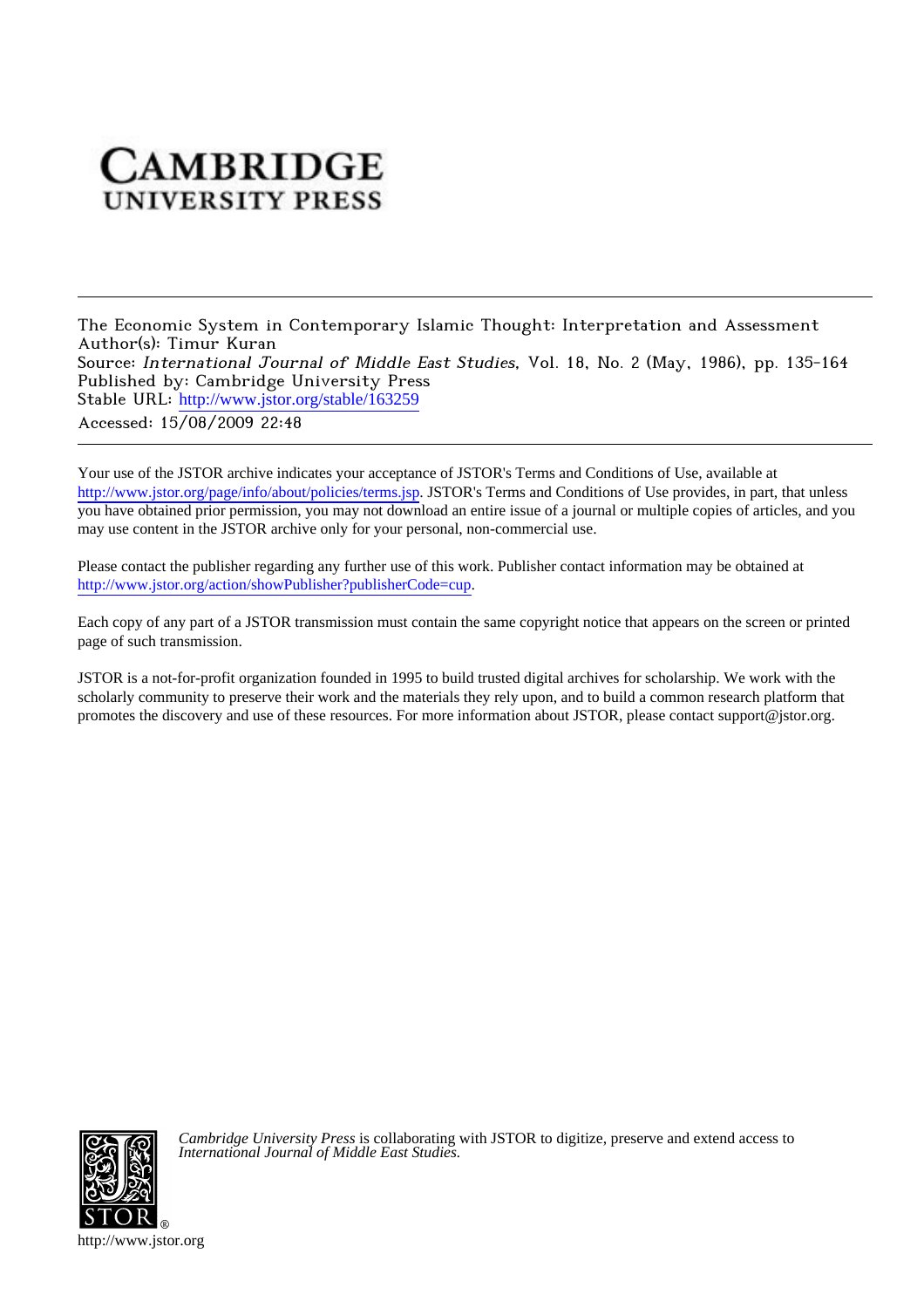# **THE ECONOMIC SYSTEM IN CONTEMPORARY ISLAMIC THOUGHT: INTERPRETATION AND ASSESSMENT**

#### **INTRODUCTION**

**Since the late 1940s, and especially since the mid-1960s, a wealth of pamphlets, articles, and books have appeared that constitute the corpus of what is now known as "Islamic economics." This literature, whose exponents call themselves "Islamic economists," purports to provide the blueprint of an economic system consonant with the original sources of Islam. The central feature of the proposed system is that individuals are guided in their economic decisions by a set of behavior norms, ostensibly derived from the Qur'an and the Sunna. Two other**  features stand out: zakāt, a tax considered the basis of Islamic fiscal policy, and **the prohibition of interest, viewed as the centerpiece of Islamic monetary policy. Virtually all Islamic economists consider this trio-the norms, zakat, and zero**  interest—the pillars of the Islamic system.<sup>1</sup>

**Although some details of the system are yet to be worked out, there is widespread agreement within the Islamic school that since the pillars of the desired model are already in place, it is possible to predict how an Islamic economy would operate. The next three sections of this paper examine each of the pillars in turn and offer some thoughts as to whether they are capable of supporting the intended structure.** 

**Certain readers may object to the evaluation that follows on the grounds that the Islamic economists' claims and proposals are based on divine revelations which human beings cannot refute. To counter this sort of objection I should point out that the Islamic economists go to great lengths, like other social scientists, to buttress their case with logic, scientific theory, and empirical evidence. It is reasonable, then, to subject their works to the same review process that is undertaken routinely throughout the social sciences. This may entail criticizing them for using faulty logic or spurious evidence. It would be inconsistent to accept their contention that they are offering reasoned arguments but then allow the flaws in their writings to disappear behind a veil of divine revelation.** 

**A critical survey of Islamic economics, if it is to fit in a journal article, requires taking a sample of writings as representative of the entire literature. The sample used here comprises the following English-language sources: the papers** 

**? 1986 Cambridge University Press 0020-7438/86/020135-30 \$2.50**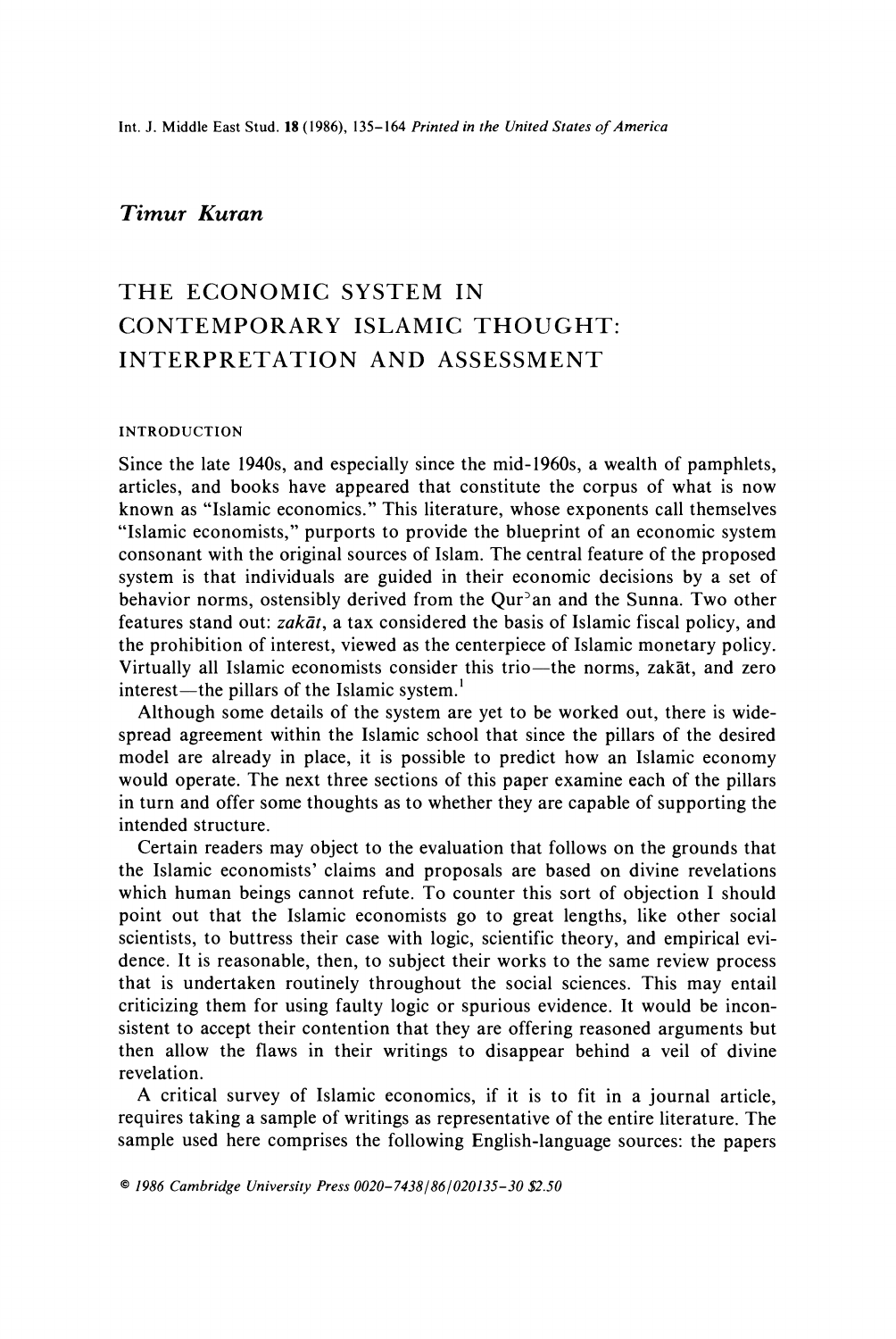**presented at international conferences on Islamic economics held between 1976 and 1981; the major economic treatises available as of this writing through Islamic bookstores and research institutes, including publications of the International Center for Research in Islamic Economics (Jeddah), the Institute of Policy Studies (Islamabad), the Islamic Foundation (Leicester), Sh. Muhammad Ashraf (Lahore), and Islamic Publications (Lahore); and finally, a number of widely-cited recent articles published in scholarly journals devoted to the dissemination of the Islamic viewpoint. The pioneering tracts of Sayyid Abul A'la Maududi and Sayyid Qutb are excluded from the sample, even though they are still in print and widely read. I have favored recent publications, which, while drawing on such early works, tend to be relatively more sophisticated.** 

**Some of the major assumptions and arguments in the burgeoning Islamic literature are common to a variety of other economic doctrines, notably the Judaic, Christian, Gandhian, Buddhist, and Marxist. But, while many of the following criticisms also apply to other proposed systems, I shall not present a comparative critique. Nor shall I deal with imperfections in existing economic systems. The issue here is not whether existing systems can be improved, but whether Islamic economics offers a viable alternative.** 

#### **BEHAVIORAL NORMS**

#### **Roles in Proposed System**

**In the system envisaged by the Islamic economists the individual is guided by a set of behavioral norms derived from the Qur'an and the Sunna, the latter comprising recollections of Prophet Muhammad's words and deeds. An Islamic education insures that the behavioral standards specified by these norms are enforced, for the most part, by the individual's own conscience. The primary role of the norms is to make the individual member of Islamic society, homo islamicus, just, socially responsible, and altruistic. Unlike the incorrigibly selfish and acquisitive homo economicus of neoclassical economics, homo islamicus voluntarily foregoes temptations of immediate gain when by doing so he can protect and promote the interests of his fellows. According to Afzal-ur-Rahman, author of a trilogy on the Islamic system, the Islamic norms provide "a practical solution of [sic] the modern economic problem."2** 

**The Islamic norms can be grouped in two categories: production norms, which also include norms involving trade activities, and consumption norms.3 Regarding the former category, proponents of the Islamic system are careful to point out that Islamic man is free to produce and trade for personal profit. They move on, however, to state that in exercising this freedom, the individual is required to avoid causing harm to others.4 He is also obliged to refrain from earning more than his efforts justify. This means that he must pay "fair" wages, charge "reason**able" prices, and be content with "normal" profits.<sup>5</sup> It means, moreover, that he **must not engage in speculation and monopolization, or make deals, like insurance contracts, that allegedly involve gambling, uncertainty, and exploitation.6** 

**In his consumption activities, the Muslim is bound by three sets of norms. First, he must not spend his resources on activities like adultery, or commodities**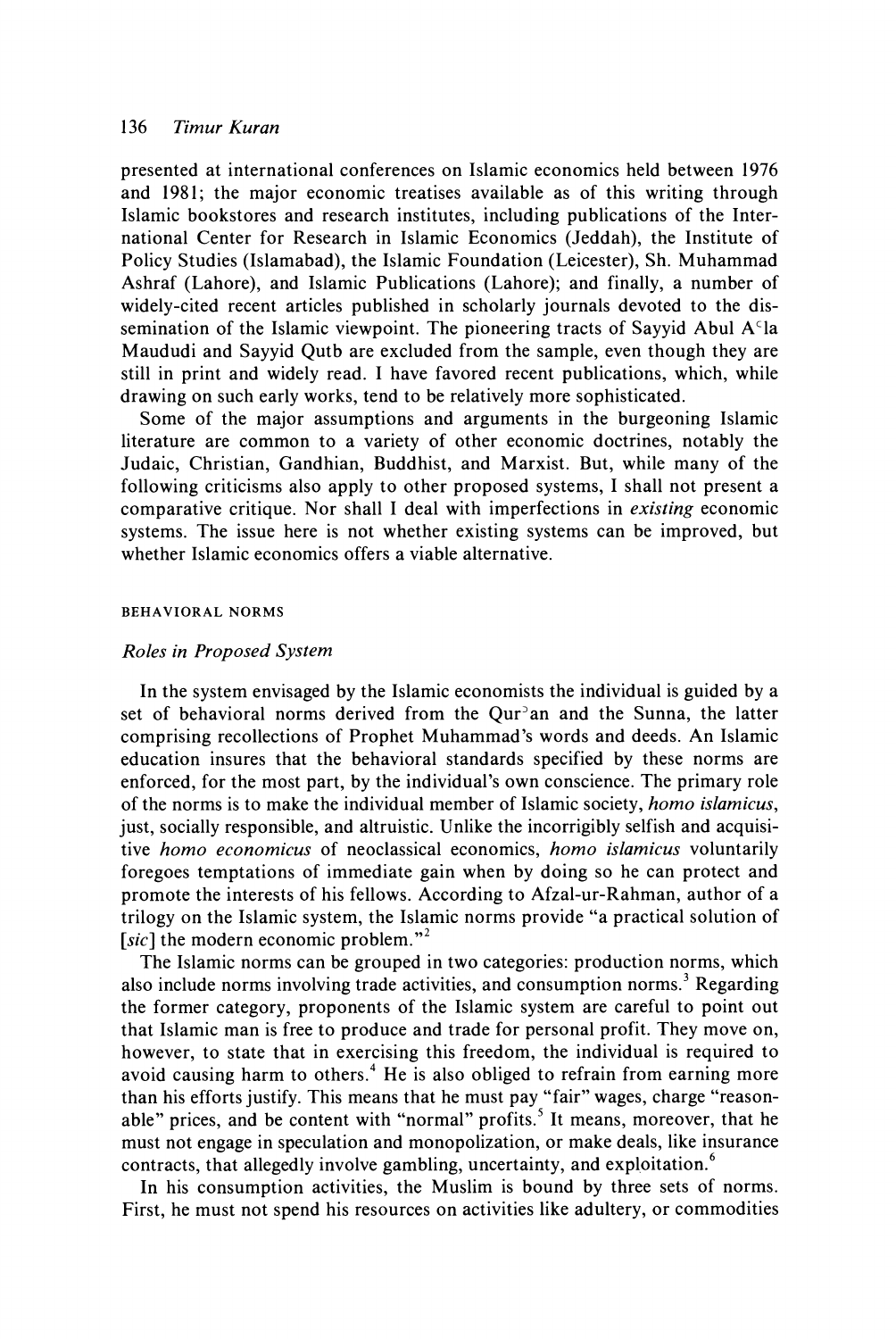**like wine, which are deemed illegitimate. Second, he is required to show moderation in consumption, and, therefore, to refrain from "displaying pomp and grandeur."7 One side effect of moderation in consumption, it is argued, is the elimination of the scarcity problem through a lowering of aggregate demand; another is the prevention of demand-pull inflation.8 Finally, the Muslim must make voluntary donations to less fortunate members of the Islamic community. One Islamic economist notes in this connection that "the ideal is not merely to give others from the surplus... of income over expenses but even to sacrifice and forego one's own share if the need of others is more urgent."9** 

**These and other similar norms, say the Islamic economists, would perform better than a planning board or the so-called invisible hand in fulfilling society's needs. For instance, Mian M. Nazeer of Peshawar University argues that if individuals' consumption and production decisions were guided by the Islamic norms, "the composition of demand and the range of goods and services provided by the market [would] be in consonance with one another."'0 Implicit in all such statements is the assumption that the norms would perform equally well by Islamic standards in any society, regardless of its history, level of development, size, or degree of heterogeneity.** 

**The principal ingredient in all of the proposed norms is altruism. Social problems are to be solved by having people put the interests of society above their narrow personal interests. A question of importance is how the Islamic economists define "society." Their working definition appears to vary from context to context. In writings on specific fiscal and monetary institutions, they equate society with any primarily Muslim nation, such as Algeria or Indonesia. But in other writings, particularly abstract essays on the ultimate Islamic order, they seem to have in mind nothing less than the entire community of believers, the umma, which currently would incorporate about a sixth of humanity.** 

#### **Critique**

**There are at least two reasons for questioning the soundness of the arguments regarding the effectiveness of the Islamic norms. First of all, the implications of these norms are ambiguous in most of the contexts where they are expected to operate. A pious Muslim eager to follow them may be thoroughly confused as to what wage is "just" and what profit rate is "normal." Likewise, he may be unclear about the meaning of "moderation" in consumption and of the practical implications of the injunction against causing harm to others through his productive activities. The ambiguity inherent in the Islamic norms suggests that the actions he takes may subject him to charges of opportunism by other equally pious individuals who happen to interpret the relevant norms differently. Accusations of this sort would threaten the legitimacy of the Islamic order, reducing people's incentives to abide by the norms. The obscurity of the norms also suggests that they are susceptible to modification over time. Modifications could be instigated either by self-serving persons or by altruistic individuals trying to strengthen the norms through clarification and systematization.** 

**The ambiguity problem is, of course, very general, arising as it does in the day-to-day interpretation of any social principle. In all existing social systems,**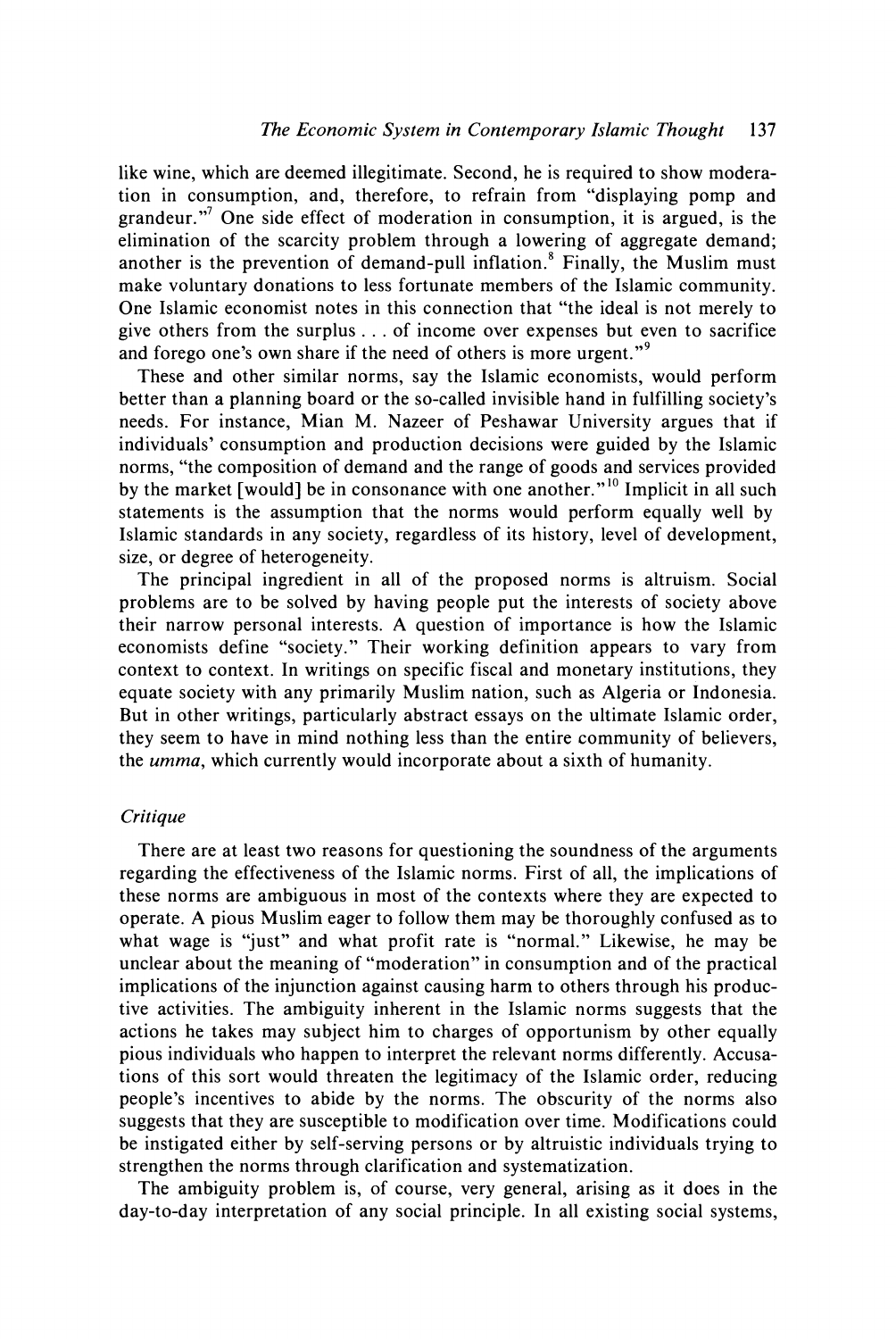**well-intentioned people who ostensibly hold the same principles of justice and efficiency will often clash over the application of these principles.** 

**The second basis for questioning the argument that the Islamic norms would achieve wonders in a modern society is the substantial amount of evidence pointing to an inverse relationship between the size of society and the effectiveness of norms of altruism. A variety of studies by sociologists and economists show that in a small commune or tribe, where people live in fairly continuous contact and share similar experiences and preferences, individual members tend to display considerable altruism toward the community at large.'1 This makes it economical for the community to base exchanges on interpersonal trust, and for its members to rely on each other's support in the exigencies of daily life. On the other hand, in a large society, where people's perceptions of reality and their preferences vary widely, individuals generally feel far greater loyalty toward some segments of the community than others; their sympathies tend to be concentrated on people with whom they can identify on the basis of such characteristics as kinship, locality, tradition, and occupation. In such a society the average individual exhibits a strong dose of indifference to the well-being of most other members, even though he might pay lip service to the ideal of universal brotherhood. The role of trust in exchange diminishes, making it necessary to protect buyers and sellers through legal institutions. Furthermore, individuals come to doubt whether in times of need they can count on others' assistance, and they demand formal insurance. If these observations are correct, then one is justified in questioning whether generalized altruism, the intent of the proposed norms, can be achieved in a modern society with millions of people.** 

**One might think that since the evidence uncovered by modern social science comes primarily from the European and North American experiences, its relevance to the Muslim world is marginal. To counter such doubts I shall demonstrate, later in this section, that the Muslim experience is consistent with the Western experience. For now, however, I will move on with the argument.** 

**These criticisms should not be taken to mean that the Islamic norms would be totally ineffective in a large society. Even in the largest existing societies, norms of altruism play an important role in governing relationships within groups like the household, the residential community, and the work team-not to mention cartels and political lobbies. Regarding the exchange process within such groups, for example, norms economize on transaction costs by lessening the need for formal contracts and enforcement mechanisms.'2 It is quite possible, therefore, for at least a portion of the Islamic norms to serve some constructive purpose in a large society: they could reduce the costs of cooperation by reinforcing altruism and trust within subsets of the society. As for generalized altruism, one would expect it to come about only in very special circumstances, such as a foreign**  invasion or a natural disaster—and then just for a limited time.

**At least one Islamic writer, Waqar Ahmed Husaini, recognizes that in an Islamic society of many millions, people might acquire complex affiliations that supersede their devotion to the community at large. He is nonetheless optimistic that the Islamic spirit would prevent the individual's ties with subgroups of society from weakening the community's cohesion: "Special interest groups such**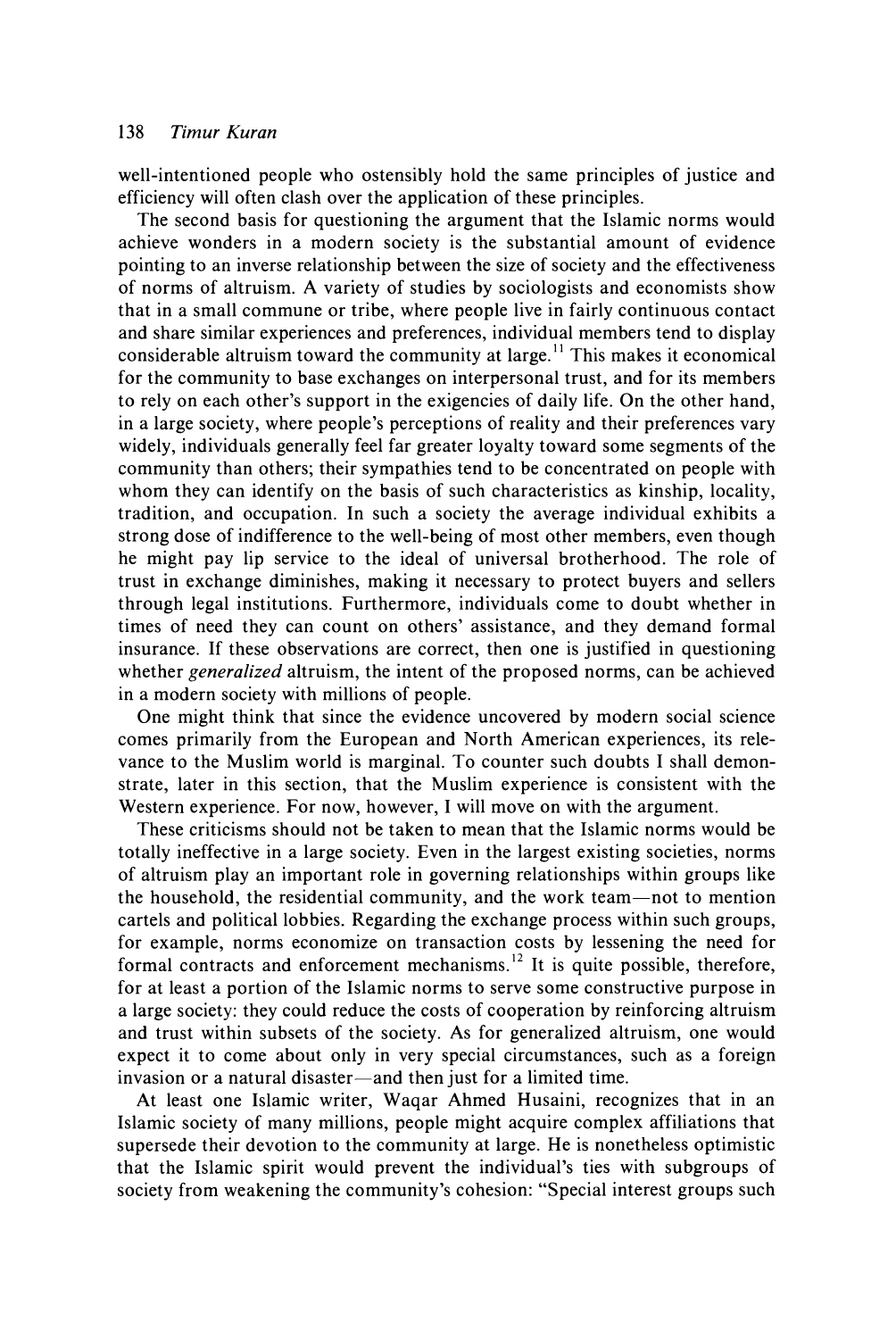**as labour and professional unions... might exist; but their goal and function might be information gathering and dissemination, rather than a priori unconditional loyalty to special or vested interests...."3 But unlike Husaini, most Islamic economists do not acknowledge that the size of a society might hinder the establishment of generalized altruism.** 

**A factor reinforcing the argument that norms of altruism are relatively ineffective in a large society is that, unlike the member of a small society, that of a large one cannot expect to influence perceptibly the general welfare through personal acts of altruism. This suggests that even if he ascribes superiority to the Islamic economic system, the member of a large society may be tempted to violate the norms on which this system rests. But if most people were to deviate from the norms in the belief that their personal influence is negligible, the system would collapse. This dilemma, known in neoclassical economics as the free-rider problem, confronts societies in countless contexts. Societies are not, of course, incapable of resolving the dilemma. They successfully confront it in some contexts by making adherence to the norms intrinsically pleasurable and in others by**  instituting various forms of coercion.<sup>14</sup> But in many contexts, for example environ**mental preservation, a satisfactory solution remains elusive. To my knowledge, the Islamic economists have so far evaded the free-rider dilemma, too. Without providing a single example of a large society that has resolved this problem through religious faith, they have simply assumed that in a society of pious Muslims, rational processes would not displace moral motives.** 

**There remains the point that altruism, if taken too far, can produce undesirable results. If everyone in a burning skyscraper were to insist on being the last to leave, the consequence would be unmitigated disaster.** 

#### **Role of the State**

**We have seen that the Islamic economists appear convinced that members of a modern Islamic society would correctly interpret the norms laid out for them, and what is more, conform to these norms out of their own volition. People, they believe, would abide by the norms even when given the option of doing otherwise, because they would have internalized them. On this note, one Islamic economist writes that "in Islam what the Communist[s] seek to achieve... through the state is to be established by the agency of man himself."'5** 

**Does this mean, then, that the state's role in the Islamic system is only ceremonial? After all, one of the principal functions of any existing state is to resolve free-rider problems by coercing agents into behaving in accordance with the perceived public interest. There is an immense literature, going back at least to Hobbes, on the conflicts between state action and individual freedom. Contributors to this literature include some renowned Muslims, among them CAli CAbd al-Raziq, an Islamic reformist who published extensively in the early part of this century. 'Abd al-Raziq wrote that "there is no state which is not based on the sword, and sustained by virtue of violence and subjugation."'6** 

**While contemporary Islamic economists hold widely divergent views on the role of the state, many maintain (in at least parts of their writings) that the**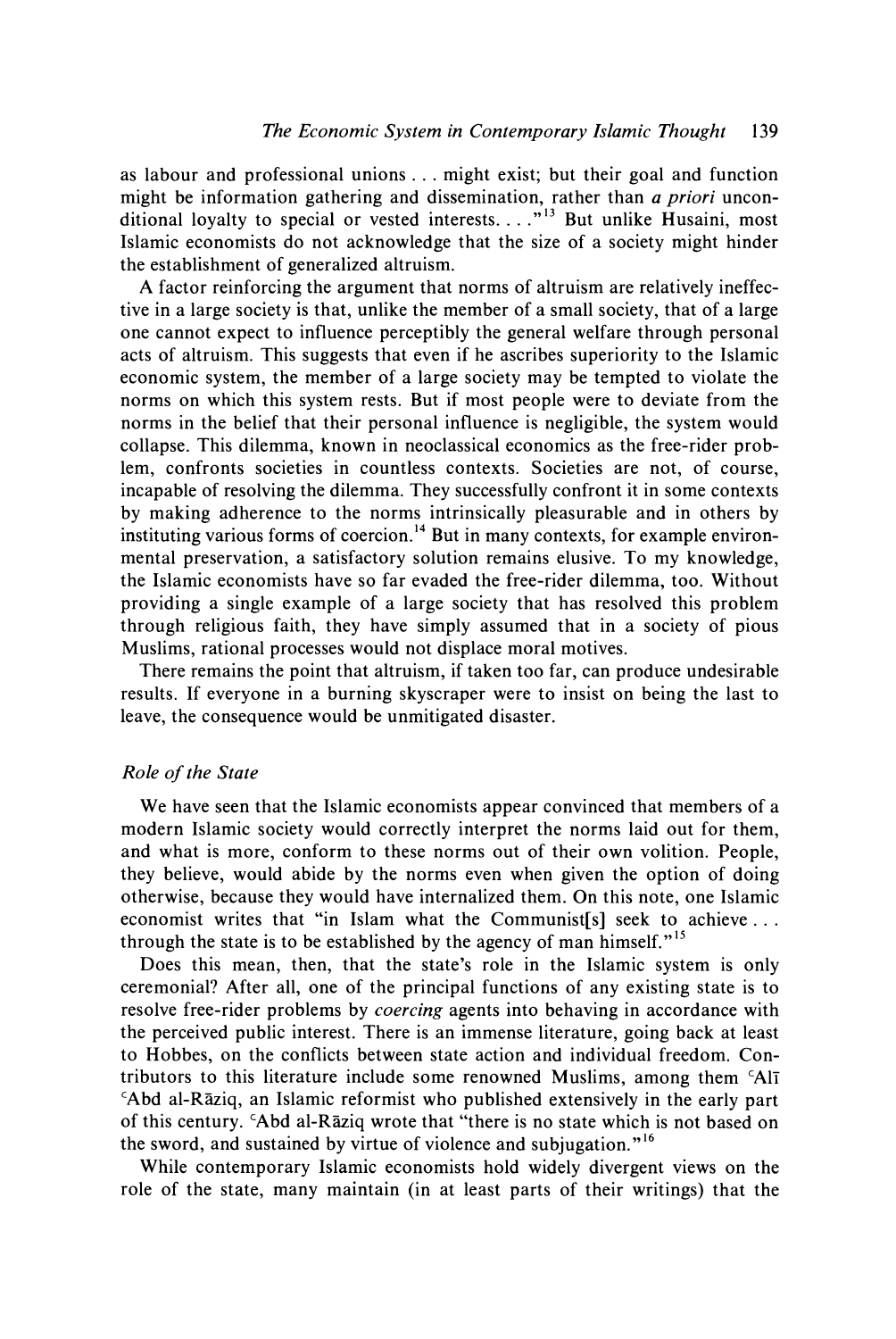**economic role of the Islamic state is to be minimal.'7 According to them, the state's main role is to prevent violations of the norms. Thus, it is to impose price ceilings when sellers charge "unreasonable" prices, and pass legislation to foster cooperation when the relevant norms turn out to be deficient. Beyond this, there is no consensus. For just about any type of program, whether job creation, development of natural resources, or prevention of land fragmentation, one can find supporters as well as opponents among the Islamic economists. Interestingly, some who explicitly advocate restricting the role of the state see no contradiction in subsequently proposing an extensive list of governmental duties.'8** 

**What is not clear is why there is any need to have the state enforce the norms if people would, as the Islamic economists claim, dutifully conform on their own. Further, the contention that the system would be largely free of coercion is perplexing in view of the fact that many of the programs advocated by the Islamic writers involve massive resource transfers and sharp restrictions on individual freedom. The prevention of land fragmentation, for instance, can only be accomplished through legislation that constrains individual choices regarding land bequests. One is left with the impression that the Islamic economists either do not really believe that coercion will be absent or are assuming that individuals will somehow internalize state-imposed constraints and voluntarily transfer substantial resources to the state.** 

**A related issue is whether individuals running the state apparatus can realistically be expected to forego the temptations of wielding the powers at their disposal to their own advantage. Most writers are confident that officials of an Islamic state would not abuse their powers. They offer four distinct reasons for this optimism. First, as members of an Islamic society, state officials would have been inculcated with the Islamic norms. This means, if one believes that the norms provide unambiguous behavioral guidance, that actions of state officials would conform to Islamic social objectives. Second, the leadership of the state**  would be "established on the basis of consent of the people."<sup>19</sup> Third, in perform**ing their functions elected officials would routinely consult the community or its representatives to ensure that important decisions are reached by consensus**  ( $ijm\bar{a}^c$ ). Finally, the community would be vested with "the power to dismiss the **officers of the state."20 This power, it is said, would effectively eliminate the temptation to abuse the resources of the state.** 

**Even a cursory consideration of these four arguments reveals that the Islamic economists' optimism is unwarranted. The first point can be dismissed on the grounds, already discussed, that the Islamic norms are ambiguous. Ambiguity implies that a state official commands no definitive criteria for determining**  whether his actions conform to Islamic principles.<sup>21</sup> The second point, that **officials would be chosen by consensus, is unrealistic, at least insofar as it applies to large societies where people's experiences and preferences tend to differ enormously. The third point, that the political leaders would consult the community, overlooks the fact that people's opinions can be manipulated for the advantage of a select few. Since in a large, complex society the average individual has neither the capacity nor the motivation to become informed about the**  multitude of issues that influence his well-being,<sup>22</sup> he can be persuaded by **organized groups, including those at the helm of state, to support policies that**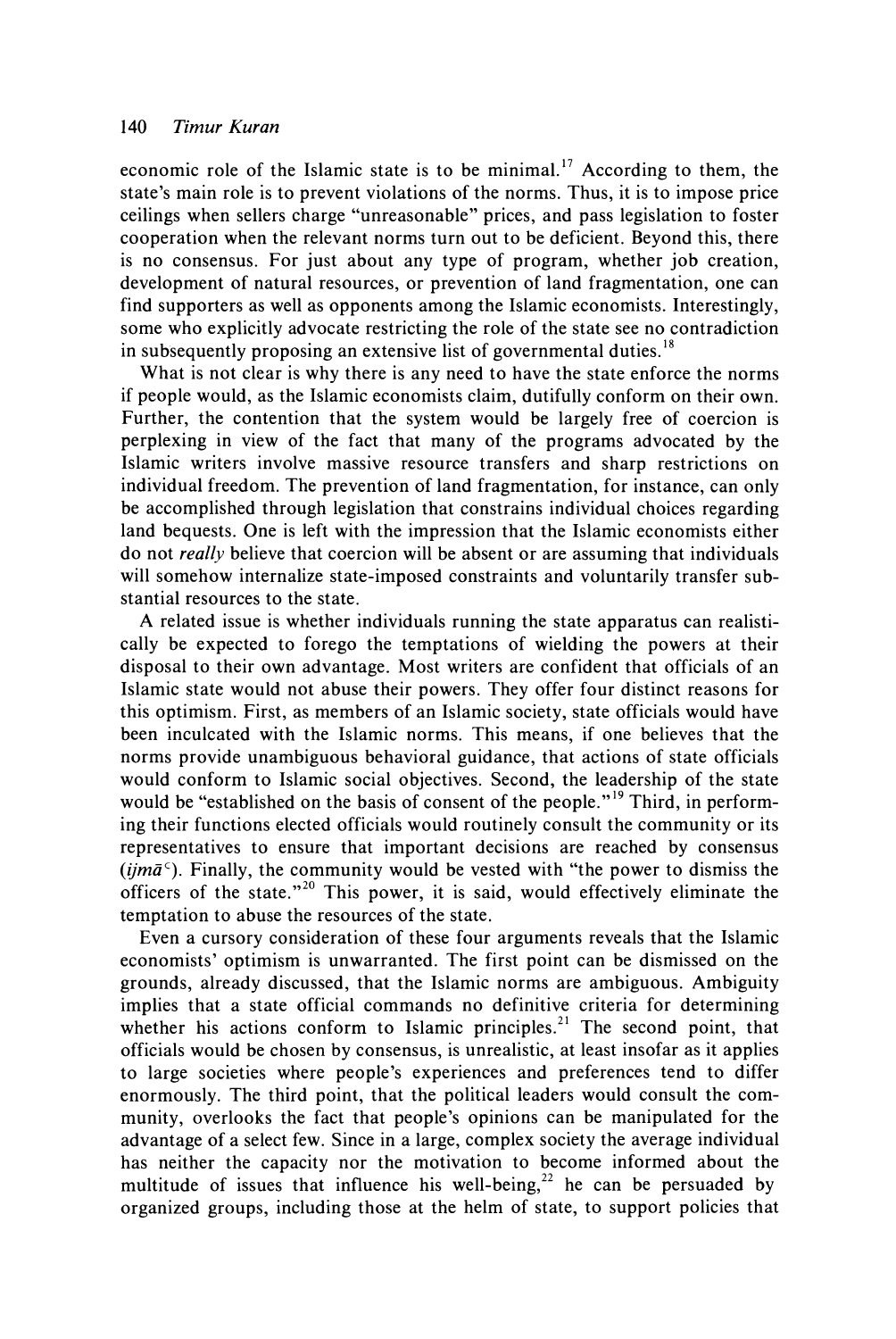**are not in his best interest. As for the last point, it disregards the risks incurred by a citizen who publicly expresses his desire to replace a state official.** 

**Some of these difficulties can, of course, be mitigated by decentralizing the state's operations and controlling officials through organizational checks and balances. But such considerations are alien to the Islamic economists' philosophical outlook.** 

# **Evidence from Islam's Past and Present**

**The Islamic economists do not consider themselves defenseless in the face of the foregoing criticisms. The historical record of Islam, they contend, amply demonstrates that it is possible to create a society whose members adhere to the Islamic norms and which embodies a benevolent state. "For about a thousand years," writes the Pakistani writer Ikram Azam, " . . . there was no accumulation of wealth in a few hands, no hoarding and no profiteering, as these had been tabooed by Islam... the state was responsible for providing a living wage or relief to every inhabitant ... there were neither slums nor multi-millionaires ...<sup>23</sup> Other writers do not go so far as to claim that the system performed adequately for an entire millennium. The majority believe that the system performed ideally during the Prophet's lifetime and subsequently during the tenure between 632 and 661 A.D. of the four "rightly-guided" caliphs, but that the system began to**  fall ever shorter of the ideal thereafter.<sup>24</sup> Nonetheless, they maintain that the **record of this brief "golden age" constitutes sufficient proof that the order they envisage can be established in the modern world.** 

**Even this more modest account of early Islam is questionable. Historical research indicates that even in the first few decades of Islam physical force played a role in enforcing the Islamic norms, and that some norms, like those requiring moderation in consumption and sharing with the poor, were nonetheless inconsistently followed.25 The evidence also demonstrates that the support enjoyed by officials of the Islamic state fell considerably short of the ideal: Muslims had varying perceptions of the state's role as well as the limits of their rulers' authority, and many complained, often to no avail, of the sinfulness of various officials, including the caliph. This view is supported by the fact that two of the four "rightly-guided" caliphs met violent ends at the hands of fellow Muslims. The evidence suggests, contrary to what is often claimed, that the early Islamic com**munity was not a perfectly just and harmonious society-and certainly not up to **the high standards put forth by contemporary Islamic economists. It was a society where people were able, at least occasionally, to get away with reprehensible acts, either by using physical force or by manipulating the public conception of Islamic norms.** 

**All this is not to say that early Islamic society was not relatively more united than coeval non-Muslim societies, or that it was not run more efficiently from an economic standpoint. My point is simply that the picture of early Islam is not spotless as the Islamic economists would have us believe.** 

**It is appropriate to point out that even the earliest Islamic society chose, as it expanded, to supplement its norms by coercive measures. On the eve of the community's migration (hijra) from Mecca to Medina, when it numbered no**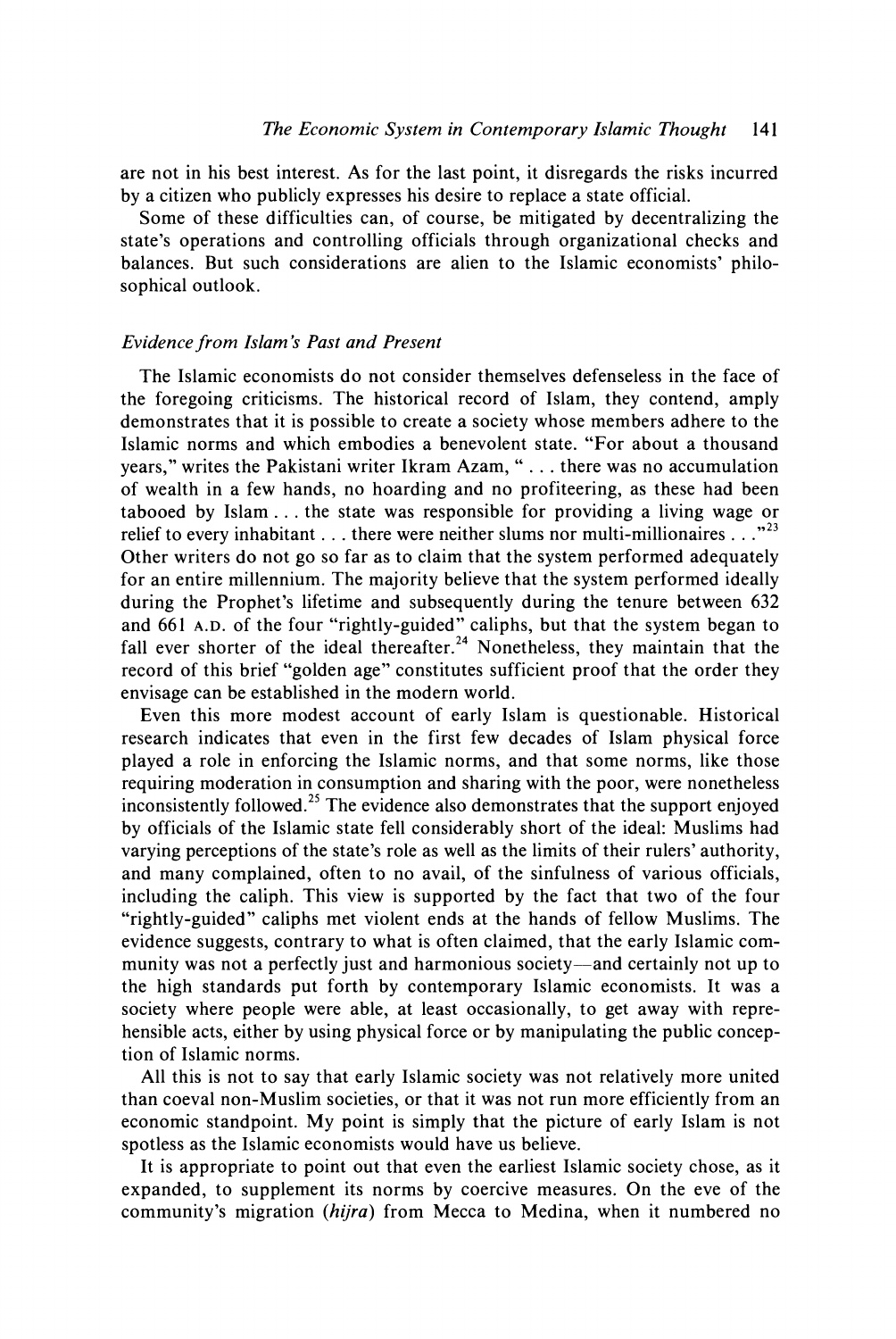more than 80 people,<sup>26</sup> relationships among members were governed almost **entirely by norms. In Medina, with the community growing at a phenomenal**  rate-it had 1,500 members shortly after the hijra,<sup> $27$ </sup>-the sense of brotherly **cooperation that had prevailed in Mecca weakened, and as my earlier argument regarding community size would suggest, formal institutions were created to bolster the norms. It is at this stage that Islam's voluntary redistribution mechanism was supplemented by the formal tax-cum-subsidy scheme known as zakat, and that coercion started to play a major role in controlling prices and preventing speculation.28** 

**Despite the historical evidence, the Islamic writers tend not to recognize that the Islamic economic system was highly dynamic in its early years. They consider the system to have maintained essentially its original form throughout the tenure of the Prophet and the first four caliphs. This mythical conception allows them to maintain the mistaken belief that the Islamic norms could play a central role in a modern society. Surely, if these did not enjoy complete adherence even in the community which boasted the Prophet among its thousand-plus members, one should not expect them to be very effective in contemporary societies of many millions.** 

**In fact, one might expect the norms to be increasingly less effective with the passage of time. All indications are that the trends which surfaced as the Prophet's community began to grow, and which have continued unabated until now, will not be reversed in the future. Consider the advanced industrial societies, where the movement from the personal life of isolated settlements to the largely impersonal life of the metropolis has gone farthest. In these societies, coercion by the state and by other organizations plays a key role in the social order; the formal institutions adopted in the course of modernization have not been replaced by norms of brotherly cooperation.** 

**Let us stick, however, with the Muslim world. There is a large literature which demonstrates that even in the most pious segments of Muslim society, the individual's commitments to the Islamic community are taking a back seat to**  commitments to his occupational, territorial, and ethnic networks.<sup>29</sup> Apparently, **while many Muslims continue to subscribe to the principle of equal treatment of all believers, and while most are reluctant to acknowledge that they themselves ever violate this principle, their devotion to the Muslim community is in fact being overridden by their other interests. The class conflicts and ethnic divisions that we observe throughout the Middle East, North Africa, and elsewhere are, of course, nothing new for Islamic civilization. In no corner of the Islamic world has Muslim solidarity, in its extreme form envisioned by the Islamic economists, ever become a reality for any protracted length of time. While it is true that Islam has helped achieve social cooperation in certain limited contexts, it is equally true that the divisive forces that have accompanied modernization in non-Muslim societies have also been part of the Muslim experience.** 

**The Islamic economists have a tendency to attribute divisions within Islam to Western influences. For instance, in their official communique, the participants in the First International Conference on Islamic Economics, held at Mecca in 1976, ascribe such divisions to slavish imitations of capitalist and Marxist**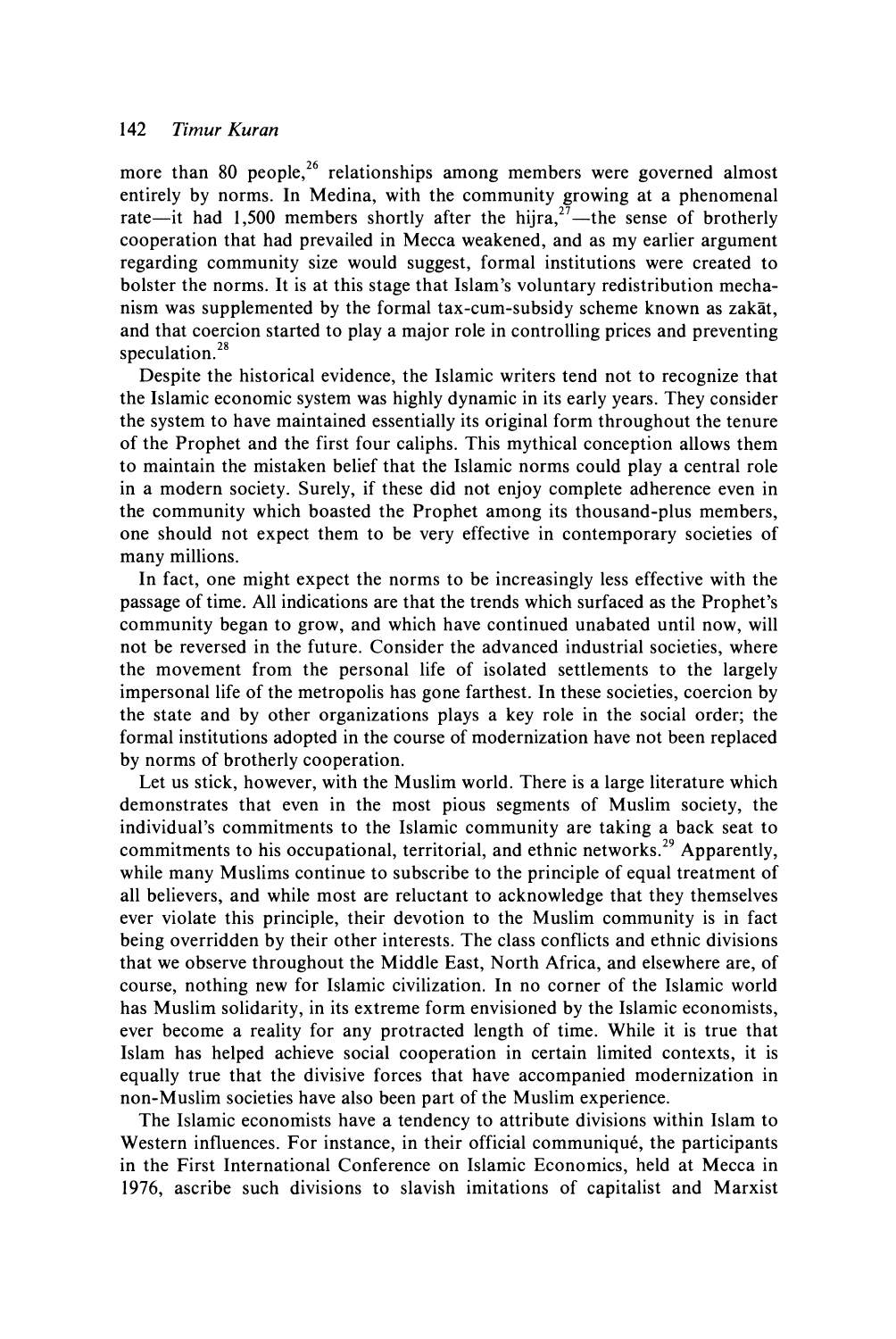**ways.30 This sort of argument, which mistakes universal social processes for Westernization, explains neither why Muslims have felt compelled to imitate Westerners, nor why they have persistently chosen not to adopt the ways they believe were followed during Islam's golden age.** 

# **ZAKAT**

## **The Proposed Scheme**

**By tradition, zakat (literally, "purifier") is one of the five requirements of Islam, the others being belief in one God, prayer, one month's fast, and pilgrimage to Mecca. As the only requirement with an explicitly economic objective, zakat is accorded a prominent place in contemporary writings on the Islamic economic system. It is considered to be the central, if not the only, component of fiscal policy.** 

**The most striking aspect of the zakat scheme advocated by Islamic economists is that it applies to few of the forms of wealth and sources of income observed in any existing economy, developed or underdeveloped. This is so even though the proposed scheme encompasses a variety of taxes, like 'ushr, which historically were collected under other names. Regarding wealth, one can distinguish two main categories of holdings that are said to be subject to zakat: precious metals and livestock. Provided they have been in a single individual's possession for an entire year, articles in these categories are subject to zakat at a rate that varies according to a complex set of criteria.31 Gold and silver are subject to a 2.5 percent tax. In the second category, zakat is levied in kind for some species, but in money for others. A person who owns up to twenty-four camels, pays one goat for every five camels. Horses, on the other hand, "are taxable according to their value at 2.5 percent."32 Among the animals for which the owner is not obliged to pay zakat are mules and elephants, the former because they "do not breed," and the latter because they "breed seldom or after a long time."33** 

**The sources of income to which zakat applies are mining and agriculture. In the former category, the rate is set at 20 percent. In the latter, the rate varies according to the source of irrigation: 5 percent of the product if the land is irrigated by the owner and 10 percent otherwise.34 Numerous writers consider various agricultural commodities to be exempt from zakat. Some hold that**  vegetables are exempt because they are perishable.<sup>35</sup> Others maintain, because of **a statement by the caliph 'Umar I, that while dates and grapes are subject to zakat, peaches and pomegranates are not.36** 

**In each category of wealth, zakat is payed by people whose holdings exceed a certain minimum called nisab. Those whose holdings fall below the nisab are exempt. For gold and silver the nisabs are, respectively, 7.5 tolas (3 ounces) and**  52.5 tolas (21 ounces)—exactly the levels stipulated by Prophet Muhammad.<sup>37</sup> **This means, as of 1984, that each member of an Islamic economy can hold roughly U.S. \$1,100 worth of gold and \$200 worth of silver without paying zakat. It is not clear whether there are additional exemptions based on other considerations. Some maintain that children and the insane should be totally**  exempt from zakat obligations, but there is no agreement on the matter.<sup>38</sup>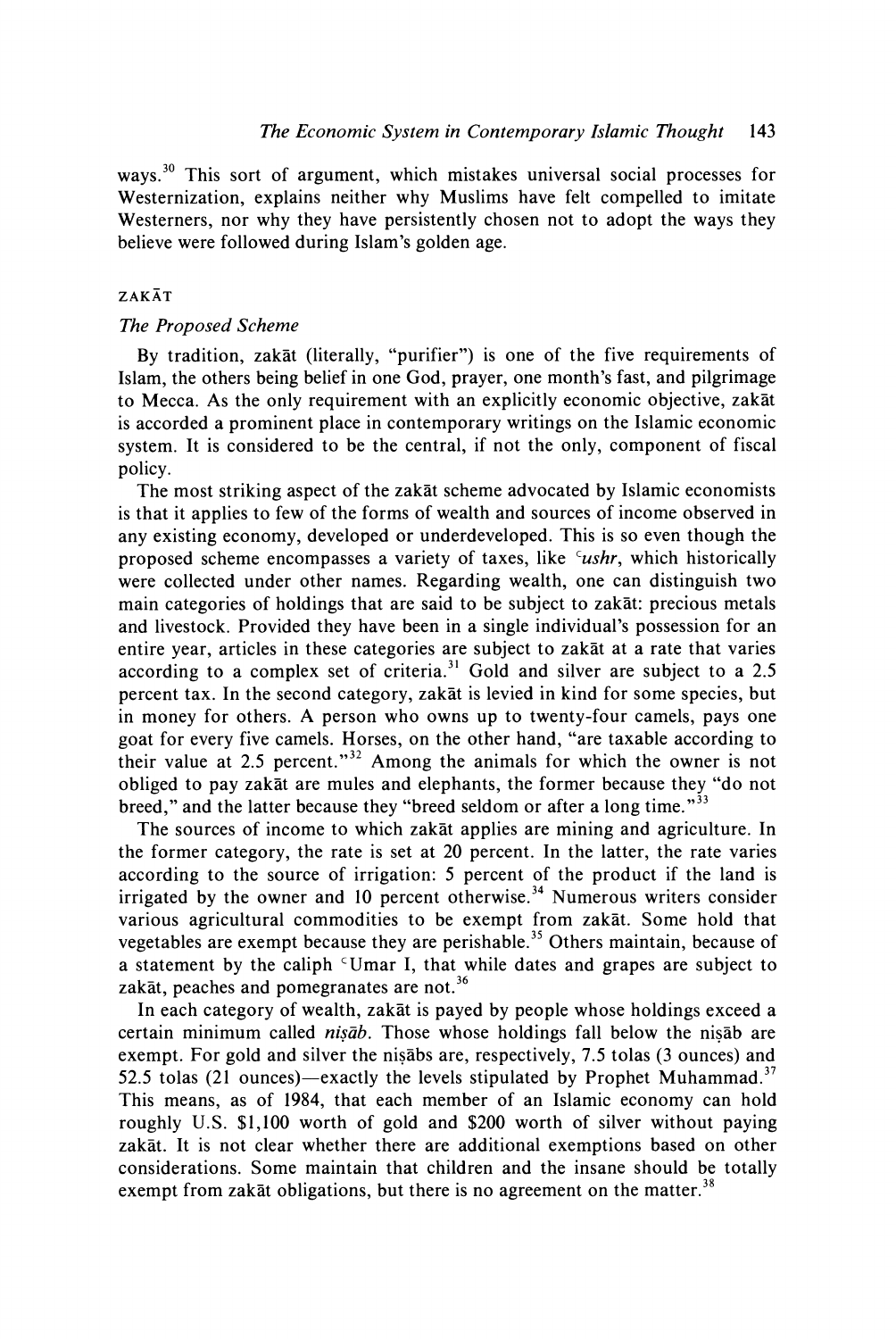**The beneficiaries of zakat fall into several categories. The poor, the handicapped, the unemployed, and orphans are all entitled to assistance, as are dependents of prisoners, travelers in difficulty, and debtors whose debts stem from "legitimate" activities. Zakat resources are also to be used to free prisoners and**  slaves, to spread Islam, and to pay the salaries of the zakat collectors.<sup>39</sup> While **there is wide agreement among Islamic economists regarding the list of beneficiaries, there is none concerning the exact allocation among the various categories. Some advocate dividing each year's zakat fund equally among the categories, while others would rather grant the head of state the right to disburse resources as he sees fit.40** 

**This redistribution scheme, whose essence I have tried to capture through a few illustrations, is viewed by proponents of the Islamic system as a potent weapon against numerous economic problems. Zakat, they say, would reduce dramatically the level of income inequality, and serve as a legitimate social insurance scheme that dampens fluctuations in people's incomes.41 Another effect of zakat would be the stimulation of demand, since the beneficiaries of zakat would have a relatively high marginal propensity to consume.42** 

**These effects, one might argue, can just as well be attained through an alternative taxation scheme. But the Islamic economists see an immense difference because of the religious nature of zakat. Afzal-ur-Rahman writes: "the very fact that Zakat is paid to seek the pleasure of God is enough to encourage people to use their capital as far as possible for productive purposes, so that they may earn more wealth and pay more Zakat, thereby earning still greater pleasure of God."43 In a similar vein, Sheikh Mahmud Ahmad, an educational advisor to the**  Pakistani government, contends that zakat would wash away the "greed and **acquisitiveness of the wealthy, [making] them alive to and responsible for solving the problem of poverty."44 On a separate note, Mohammad Abdul Mannan of the International Center for Research in Islamic Economics, claims that the problem**  of evasion, which haunts all secular tax schemes, is unlikely to exist with zakat.<sup>45</sup>

#### **Critique**

**The Islamic argument regarding zakat is open to criticism on at least three counts. Most obviously, all existing economies include tax-cum-subsidy schemes designed to redistribute wealth and income. And in most, further redistribution is brought about through a diverse array of other measures, including entry regulations, price controls, affirmative action policies, and emergency relief programs-not to mention elaborate social security systems. It is true, of course, that in some countries redistribution is chiefly from the poor to the rich. But such perverse redistribution could also arise in a country where zakat is in place. Since zakat rates vary from one commodity to another, with many rates set at zero by default, it is not at all clear that the zakat burden would fall primarily on the rich.** 

**This brings us to another problem, that the scope of zakat is far too restrictive for its intended purpose. In its proposed form, zakat would serve a major redistributive function only in a primitive agricultural economy resembling that**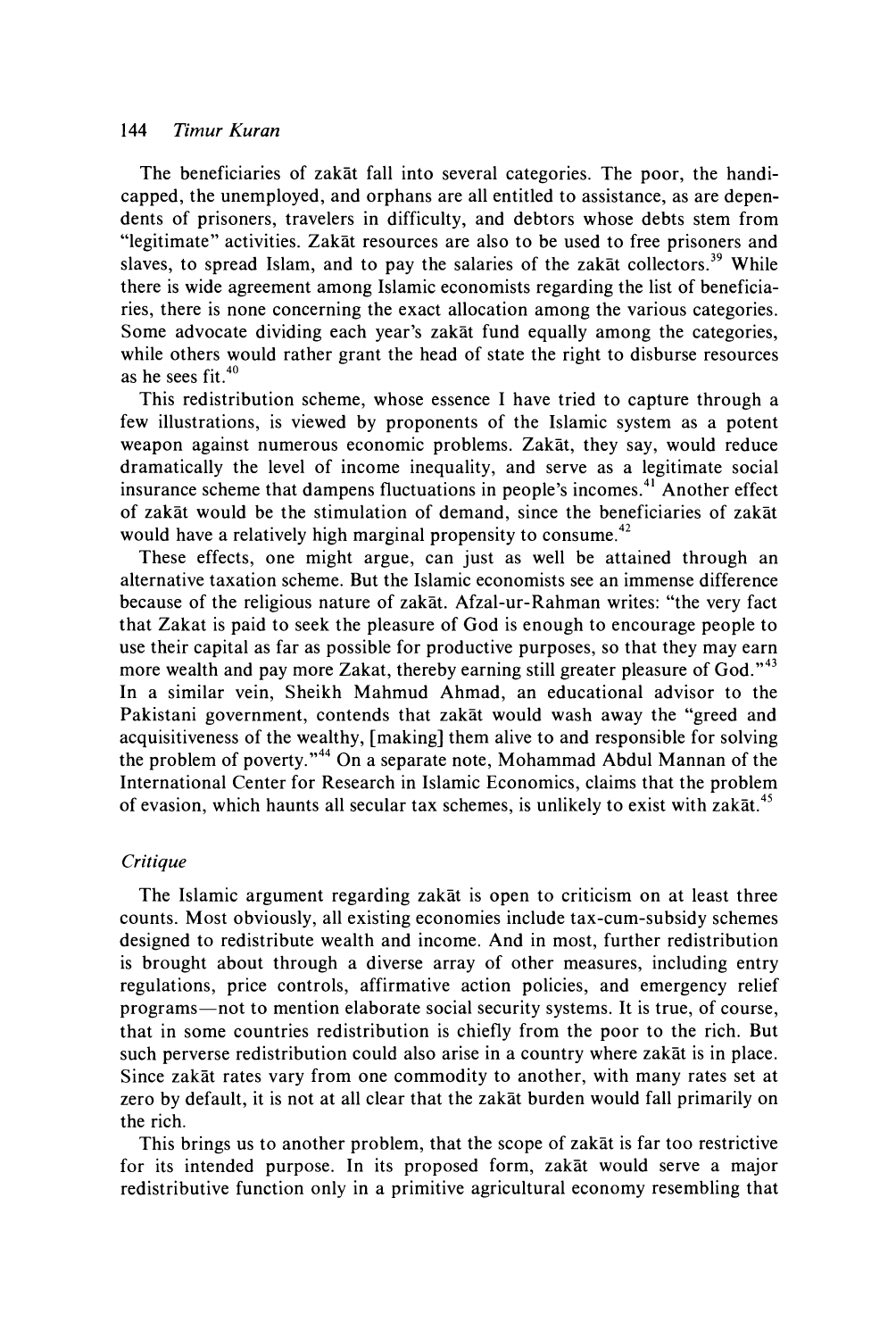**of seventh-century Arabia. In any contemporary economy, whether in Saudi Arabia, Morocco, or Pakistan, a substantial portion of the national product is derived from the manufacturing, transportation, communication, and service sectors, which receive virtually no attention in the Islamic economists' zakat proposals-even though rates on certain livestock, fruits, and grains are specified with great care. If the proposed zakat scheme were put into effect today, most of the burden would fall on low-income peasants, and virtually none on shipping tycoons, industrial bosses, and bureaucrats. Therefore, while the imposition of zakat on such commodities as cows, goats, camels, dates, grapes, and wheat might well reduce inequality in an agricultural economy, one would expect this to have the opposite effect in a contemporary economy, even an underdeveloped one.** 

**The third basis for criticism is that the proposed scheme is suited not to an economy where relative prices fluctuate freely, but to one where they stay fixed at levels that prevailed in seventh-century Arabia. If rates on animals are expressed in terms of other animals, and the nisabs for precious metals in terms of weight, two equally wealthy people (as measured by market prices) may have highly unequal zakat obligations. I already hinted at one such possibility by pointing out how imbalanced the nisabs for gold and silver are when these are measured at today's prices. This particular inequity means that the nisab of a person who holds his wealth in gold is 5.5 times more valuable than that of a person who holds his wealth in silver. The nisabs for livestock and grains entail <sup>46</sup>similar inequities.4** 

**There is, of course, a simple solution to the last problem: turn all the levies into ad valorem taxes payable in money. Under this system, each person whose wealth exceeds a specified level would be obligated to give a certain percent of his wealth to a relief fund. Parity among the obligations of people whose wealth is stored in different commodities would be maintained even if relative prices changed drastically. But as far as most Islamic economists are concerned, such an innovation would spell the abandonment of zakat. They feel that zakat is synonymous with the specific forms and rates set 14 centuries ago by the Prophet and his companions-change these, they say, and you have done away with zakat.** 

# **The Contemporary Experience**

**The pitfalls of instituting the traditional system of zakat in a contemporary economy are confirmed by examining two of the several major schemes currently in operation. An empirical study by two Malaysian economists shows that in Malaysia the recently imposed zakat scheme actually accentuates inequality.47 Malaysia collects zakat from paddy-producing agricultural households, 88 percent of which lie below the poverty line, while exempting most property owners and wage earners for whom no explicit allowance is made in the traditional sources of Islam. Within the agricultural sector, the zakat burden is progressive at the lower end of the income scale because of the usual exemptions, but it is regressive at the upper end, due in part to evasion. This latter finding obviously calls into**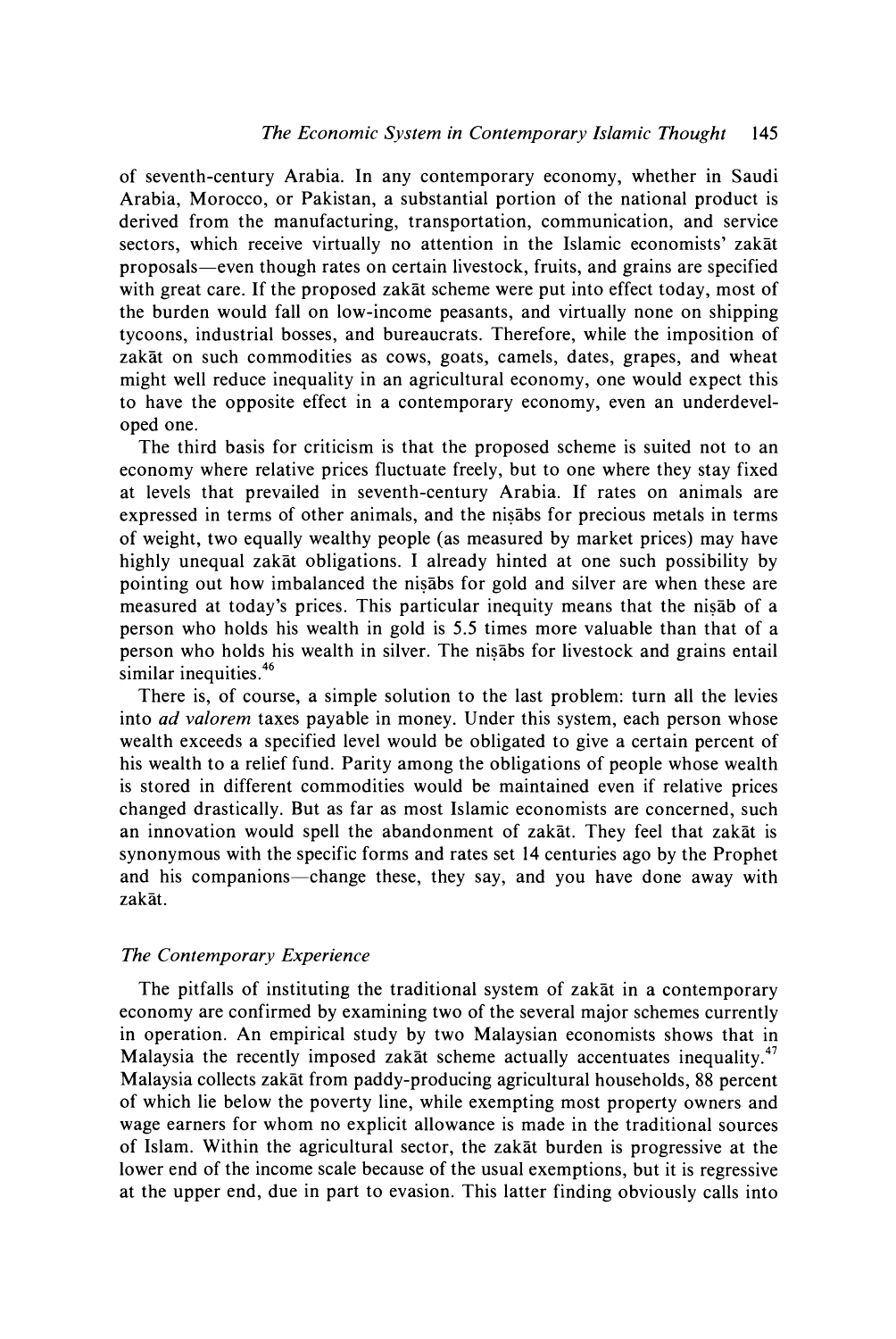**question the claim that because of its religious nature, zakat would not be afflicted by the evasion problem.** 

**In contrast to the Malaysian scheme, the Saudi Arabian one has a somewhat broader base than the scheme used by the first Islamic community. According to Abdin Ahmad Salama of Riyadh University, a series of rulings issued by the Great Mufti, beginning in the 1950s, subjected some types of profit and dividend income as well as non-traditional assets such as machines, houses, and hotels to zakat; however, this revolutionary broadening of the zakat base was subsequently curtailed by exempting assets not meant for sale. Thus, a hotel, a factory, or an automobile is no longer "zakatable," unless the owner is trying to sell it. Regarding livestock and agricultural products, zakat is levied strictly in the traditional manner. Amazingly, in view of the widespread sensitivity to tampering with traditional rates, the legal zakat obligation on many types of wealth and income was reduced in 1959 from 2.5 to 1.25 percent, following complaints from Nejd and Hejaz. People were left to distribute the remainder of their religious obligations at their own discretion. Four years later the zakat department reverted to collecting the full 2.5 percent from all eligible Saudis.48** 

**In 1973-74, the most recent fiscal year for which Salama provides complete data, total zakat revenue amounted to a miniscule 0.01 percent of Saudi Arabia's gross national product, and it covered a small fraction of the government's**  expenditure on poverty relief.<sup>49</sup> One reason these figures are so low is that people **were evading their zakat obligations either by taking advantage of loopholes, or simply by disguising their assets and earnings. Like their brethren in Malaysia, Saudi citizens are apparently willing to avoid paying zakat if they can get away with it. The zakat department is finding out that it has a serious zakat evasion problem, similar to the tax evasion problem faced by secular administrations all around the globe.50 In any case, even if the present scheme were enforced more strictly, total zakat revenue would hardly come close to paying for Saudi Arabia's poverty relief and social security programs.5** 

#### **Historical Evolution of Zakat**

**The problems associated with the zakat schemes currently in operation and with the Islamic economists' proposals stem in part from a failure to understand the context in which zakat evolved and the rationale for the particular forms it assumed. Zakat was not developed all at once, as the uninformed reader of contemporary tracts could easily come to believe. Rather, it was developed in piecemeal fashion to meet the community's rising revenue needs. As in any reasonable taxation scheme, commodities that could not be taxed at low cost with the available technology were exempted. For instance, certain jewels that are effectively indivisible and that could not be appraised accurately in the**  absence of an organized market were deliberately declared tax-free.<sup>52</sup> The evolu**tion of zakat on horses provides another revealing example. Horses were exempt during Muhammad's lifetime when they were rarely raised for trade. The expected revenue was evidently not worth the effort. By the caliphate of 'Umar I, however, the volume of horse trade had become substantial, so the coverage of zakat was**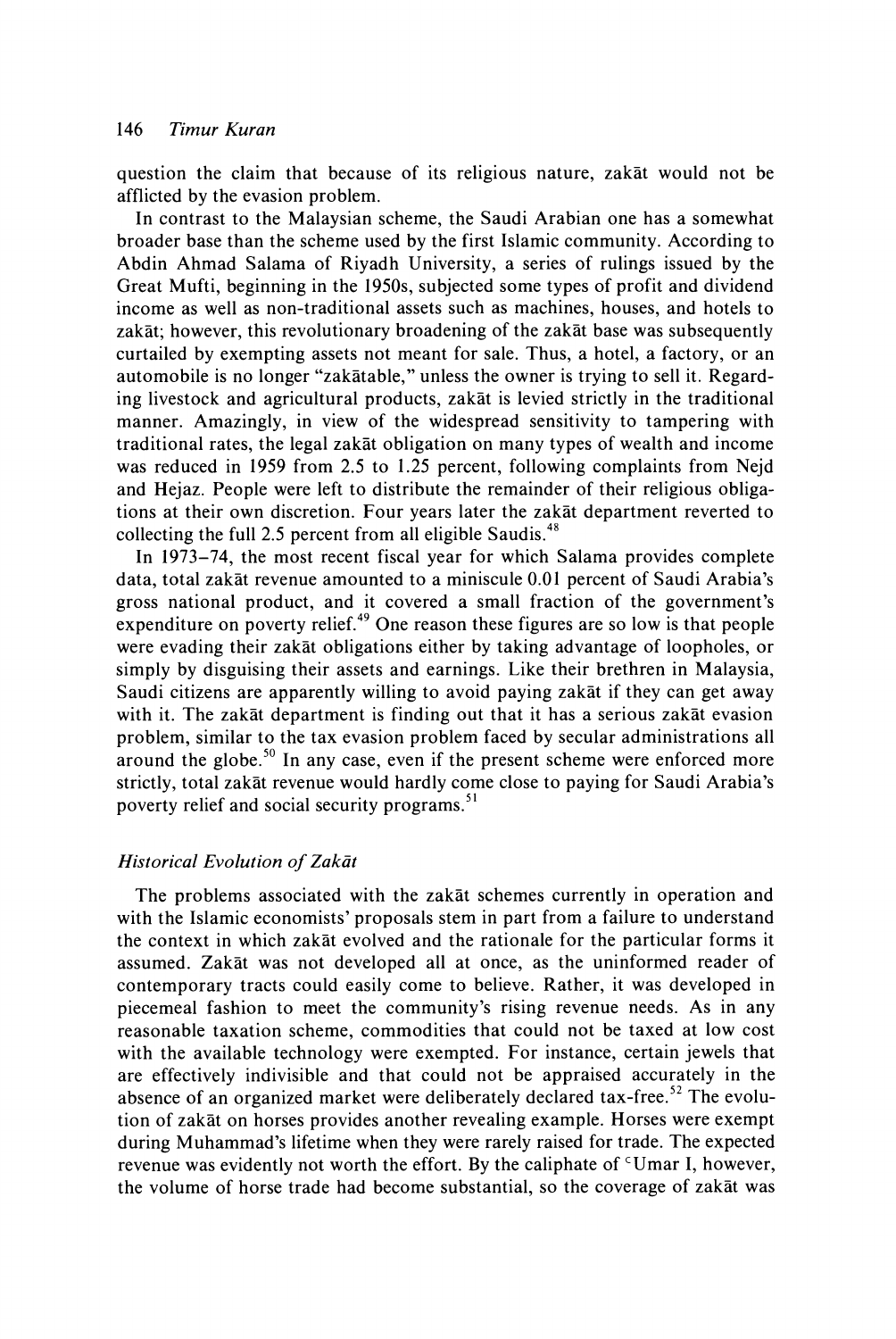extended to horses.<sup>53</sup> This last example signifies that, at least in the early years of **Islam, zakat was not conceived as a perfect and unchangeable system of redistribution. It was regarded as a scheme that can change with time-which supports my earlier statement that during Islam's early years the structure of the economy was not considered immutable.** 

**The fact that zakat was levied in kind for some commodities is attributable to the low degree of monetization in the seventh-century Arabian economy. The particular nisabs undoubtedly reflected the prevailing perception of minimum human needs. As for the rates, it is likely that special-interest groups played a role in their evolution. We know that from the very beginning they generated controversy. The contending schools of Islamic law often took different sides,**  and they failed to resolve many of their differences.<sup>34</sup> Within each school, for reasons that cannot be analyzed here, zakat eventually became an ossified, **dysfunctional ritual, increasingly divorced from its original purpose. An important consequence of this development was that subsequent Muslim rulers found it personally hazardous to tamper with zakat.** 

**Some of the confusion among contemporary Islamic economists over the form and rates of zakat-such as their disagreements about the obligations of the insane, and the applicability of zakat to vegetables, mirror unresolved ancient controversies. Such confusion is, of course, inevitable as long as they base their proposals on traditional positions without first dealing with traditional inconsistencies.** 

#### **Reforming Zakat**

**Not all Islamic economists have been totally averse to modifying the rates and forms of zakat. Recognizing the senselessness of superimposing the traditional system of zakat on a modern economy, and seeing that contemporary applications-like the Saudi Arabian scheme-have had to incorporate a few innovations, some have begun to favor a reformation. In 1962, a group meeting in Damascus found it appropriate to impose zakat on industrial machinery at 10 percent. While challenging this particular rate on the grounds that it would**  retard industrial growth, Mannan supports the extension of zakat to forms of **wealth and income unknown in the early days of Islam. He also favors allowing particular rates to be modified, resting his case partly on the fact that the Caliph 'Umar "imposed Zakat on horses, whereas before him horses were exempt from**  Zakāt."<sup>55</sup> Another ardent advocate of reform bases his plea on the observation **that the Qur'an is vague about the sources and rates of zakat. Taking this to mean that determination of details was left specifically to the transitory judgment of the Muslim community, he reaches the conclusion that some characteristics of the system used by the first Muslims can be discarded by a modern Islamic state.56** 

**But the advocates of reform have displayed hardly any inclination to lead the way in designing a zakat scheme in tune with modern realities. Not only that, but most of them devote extensive passages, in the very chapters or articles in which they plead for reform, to the rates for camels, while neglecting to suggest a rate**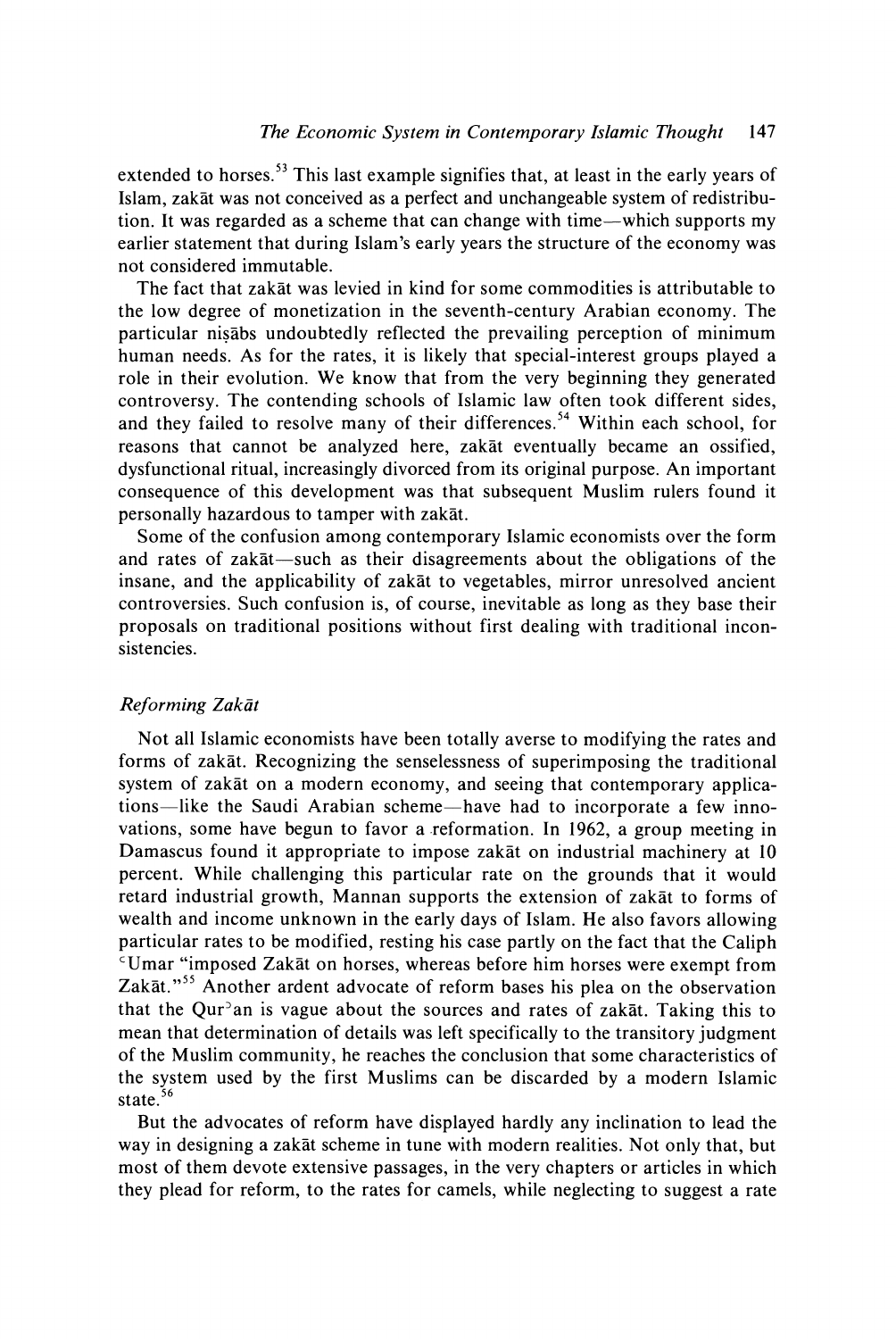**for automobiles. More amazing still is the fact that many writers are inconsistent in their positions on reform. For example, Salama, some of whose findings concerning the Saudi Arabian scheme I reported above, advocates expanding the zakat base "to include all incomes earned," after having maintained that "no**  authority on earth has any right to alter the Zakat rates."<sup>57</sup>

**Other Islamic economists have devised ingenious ways of combining reformism with staunch orthodoxy. One such economist is F. R. Faridi of King Abdulaziz University, who favors both a traditional zakat scheme and an activist fiscal policy whose instrument would be a separate "Islamic tax system."58 In Faridi's scheme, the government sets targets for variables such as aggregate savings and employment, and then ventures to meet these by choosing appropriate tax rates. If it feels that transfers caused by zakat have resulted in an "unbalanced intersectoral allocation of the community's resources" or some other situation "that runs counter to the overall objectives of the Islamic society," it simply makes the necessary corrections, in the spirit of a Keynesian fine-tuner, through the tax system. A simple example will highlight what this system might entail. Suppose zakat requires A to give B \$300, and that the state considers this transfer to be inflationary due to B's higher marginal propensity to consume. To counteract this effect, the state could simply impose an Islamic tax of \$200 on B and give a subsidy of the same amount to A. The net transfer from A to B is reduced to \$100, but the state can proudly claim that zakat is being fully implemented in its traditional form.** 

**There are, finally, Islamic economists who vigorously oppose modern reforms even though they seem to approve of the changes undertaken in Islam's early years. Among them is Afzal-ur-Rahman who first writes that "the source[s] and the rate[s] of Zakat.. . can never be changed by any person or Government," and then later notes that 'Umar's decision "to levy Zakat on horses was a need of the time.... Horses were never bred for trade on a large scale in the time of the Holy Prophet, and so the decision of the Holy Prophet could not have covered a thing which did not exist at that time."59** 

#### **Zakat and the Behavioral Norms**

Perhaps the greatest puzzle in the Islamic economists' zakat proposals becomes **apparent when one juxtaposes these with their claims regarding the Islamic norms. Why does an Islamic society need an obligatory levy if, as they contend elsewhere in their writings, individuals would voluntarily perform the altruistic acts prescribed by the behavioral norms? The puzzle disappears when one takes account of the problem of community size discussed earlier. In a large community one cannot rely on voluntary redistribution alone to overcome the problem of poverty. Charity must be supplemented by obligatory taxes.** 

**For evidence in support of this explanation we do not have to go beyond the beginnings of Islam. In its earliest years that community did not resort to any specific taxes, but relied solely on voluntary charity. As a formal obligation, zakat made its first appearance about two years after the hijra, or over a decade after the formation of the Islamic community, at a time when the community**  was expanding rapidly and becoming increasingly heterogeneous.<sup>60</sup>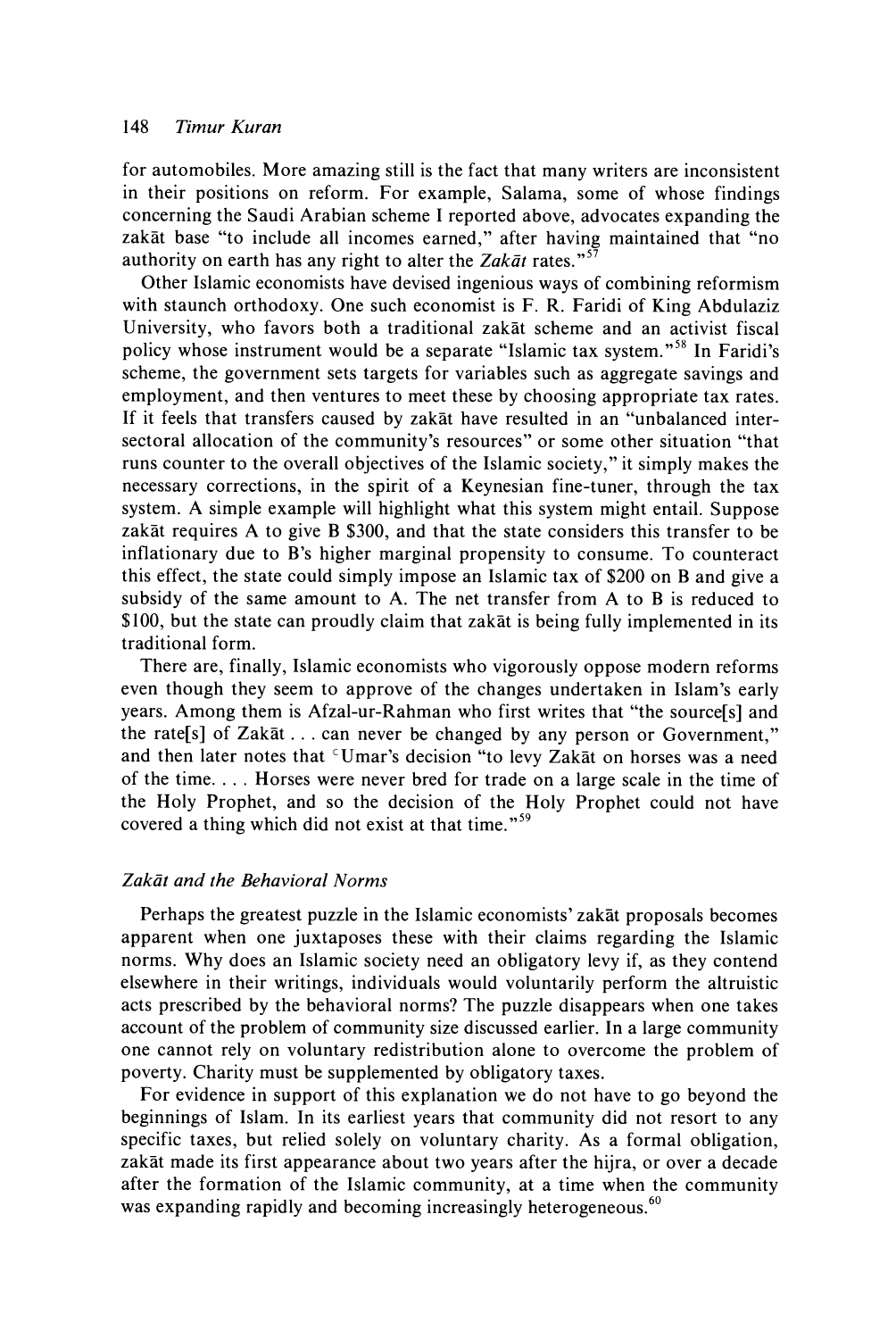**Once again, we see that the history of Islam's early period contains valuable lessons concerning the need to devise new institutions to cope with new circumstances. But these lessons require sound historical interpretation, which is not where the Islamic economists are strongest. One writer, who realizes that zakat was imposed after the Islamic community had grown substantially, fails to draw any lessons from this fact regarding the applicability to today's huge societies of the behavioral norms he and his colleagues advocate.61** 

#### **PROHIBITION OF INTEREST**

# **Rationale for the Prohibition**

**Well known throughout recorded history, the institution of interest has been a potent source of dissension everywhere. Until very recently, for instance, the Western world was sharply divided over the moral and economic merits of interest. And today, although interest is widely recognized as a permanent fixture of the economic system, feverish controversies prevail over the alleged determi**nants of interest—which include the productivity of capital, liquidity preference, and positive time preference—as well as over its socially optimal rate. Within the **Islamic school of economics the prevalent view is that the institution of interest**  is neither indispensable nor ineradicable. In the belief that the Qur<sup>3</sup>an unequivo**cally bans interest, most Islamic economists maintain that interest should be prohibited regardless of its level and of the nature and purpose of the loan involved. Confident that a prohibition of interest could be enforced, they believe that such a ban would greatly improve the performance of an economic system.62** 

**Actually, it is not at all clear that the Qur'anic ban covers that institution of interest as it exists today. What the Qur'an bans is the ancient Arabian practice**  of riba, which entailed the doubling and redoubling of debt when the borrower **failed to make restitution on time. In pre-Islamic Arabia, riba was responsible for the effective enslavement of substantial numbers of people, whose debts mounted exponentially following a single default. The purpose of the Qur'anic ban must have been the elimination of this potent source of inequality and communal friction. If the ban was in fact intended to apply to all forms of interest, this was not clear even to the early Muslims, whose extensive doubts concerning the issue have been documented by Fazlur Rahman.63** 

**This has not kept the Islamic economists from categorically opposing interest. They contend that historical controversies notwithstanding, a ban on interest makes a great deal of sense. One problem with interest, they say, is that it results in "unearned gain," by which they mean that the lender makes money without exerting any effort. Financial intermediaries who lend at a higher rate of interest than they offer to depositors are characterized by one scholar, for example, as "abominable creatures who fatten on the labor of others."64 Closely related is the argument that guaranteeing a fixed-percentage return to the lender while the borrower's return from his business is uncertain violates Islamic standards of justice.65 Another criticism of interest is that it "transfers wealth from the poor to the rich, increasing the inequality in the distribution of wealth." A consequence of this redistribution, given that recipients of interest income tend to have a**  lower propensity to consume than payers, is a fall in aggregate demand.<sup>66</sup> Some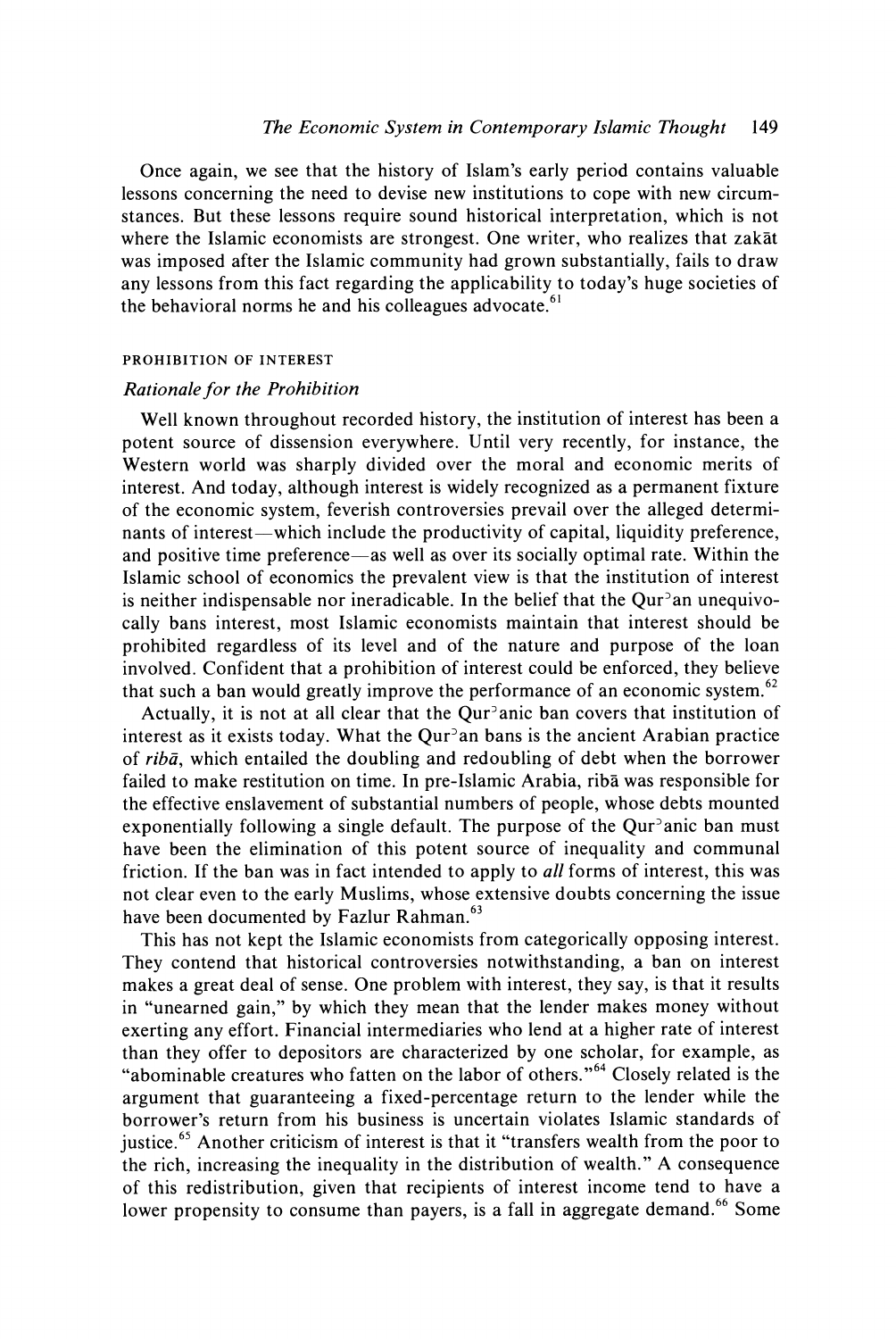**scholars further contend that interest has undesirable attitudinal effects. "Interest," says one Islamic economist, "inculcates love for money and the desire to accumulate wealth for its own sake. It makes men selfish, miserly, narrowminded and stone-hearted."67 In the same vein, another writes that interest "drives away from the heart of a person the feeling of human brotherhood and converts him into a 'Shylock' always insisting on his pound of flesh, no matter how distressed his fellow being may be."68 Among the other evils attributed to interest are that it deprives society of the labor and enterprise of the rentier class,69 and that it "provides banks with unproductive channels to employ their capital."70** 

# **Islamic Alternatives to Interest**

**It is one thing to pronounce that interest is forbidden. It is quite another to develop sound alternative institutions to take over the roles of interest in allocating resources between the present and the future and in inducing people to save and invest. The Islamic economists have found the task problematic, partly because the Qur'an provides little guidance.** 

**The director of the Pakistan Institute of Development Economics, Syed Nawab Haider Naqvi, is convinced that in an interestless economy people would save and invest optimally only if forced to do so by the state. So he wishes to empower a planning agency with the right to decide how society should allocate its resources.71 But this is a minority position, as evidenced by the adverse reactions it evoked at the Mecca seminar on the Monetary and Fiscal Economics of Islam.72 The dominant view is that the practice of profit sharing would ensure the adequacy of savings and investment.** 

**Under profit sharing, depositors, lenders, and investors receive not a fixed percentage return (which would constitute interest), but instead a predetermined share of any income generated by the projects financed through their contributions. They also share in any losses, again according to a predetermined formula. Among the several variants of profit sharing which have received attention in the contemporary literature, the most important is mudarabah, also known as qirad. Examples of mudarabah include the borrowing and lending operations of Islamic banks. These banks are engaged in mudarabah both when they accept deposits from individuals in return for a share of the proceeds from these deposits and when they lend to firms in return for a share of these firms' corresponding profits.73** 

**In the ideal interest-free system put forth by the Islamic economists, people are able to earn a return on their money only by subjecting themselves to the risks involved in profit sharing. Thus, an individual who wishes to make money on his retirement savings has to incur the risks inherent in a mudarabah account. If he does not want to incur these risks, his alternative is to have the bank simply hold his funds, without investing them, in which case he not only gets no return, but might also pay service charges. Similarly, a bank cannot lend to a firm for a fixed payment. It can lend only on condition that it shares in the firm's profits and is exposed to its losses.**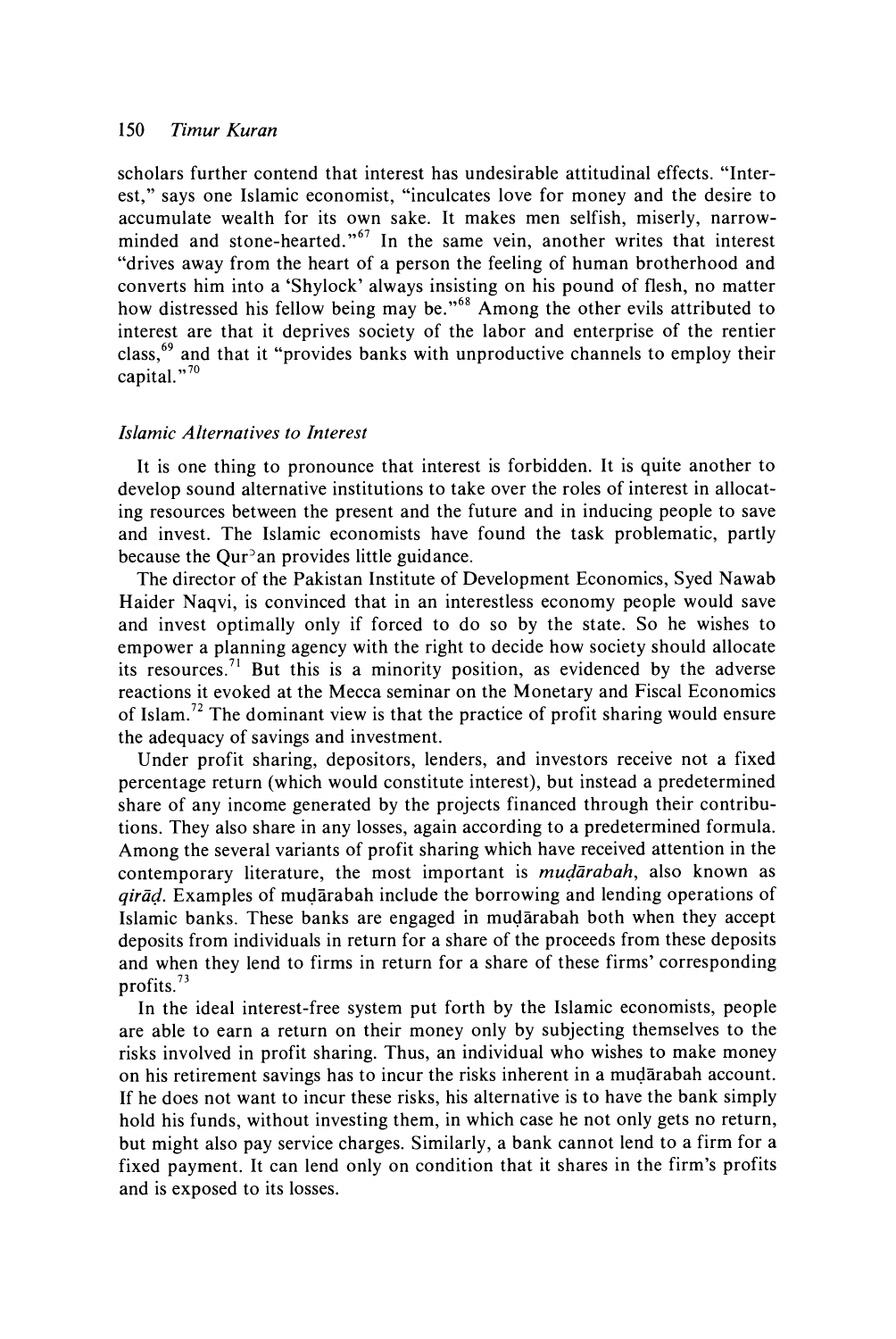Participants in a mudārabah venture are in principle free to choose whatever **profit-sharing ratio they consider most appropriate. Yet there is a concern that, if full freedom of choice is allowed, the weaker participants might be exploited, and that, moreover, the supply of money might slip out of control. Echoing the preferences of most Islamic economists, Pakistan's Council of Islamic Ideology recommends that the best resolution of these problems lies in government regulation of profit-sharing ratios.74 Another problem, according to at least some Islamic writers, is that enterprises could underreport the profits stemming from the funds they borrowed. The principal remedy offered for this problem is to let banks audit the accounts of firms to which they lend.75 A few Islamic economists recognize that banks could find auditing the accounts of small firms unduly expensive. To prevent such firms from being squeezed out of the credit market, they recommend having the government either subsidize audits of these firms, or**  simply guarantee the loans they receive.<sup>76</sup> Short-term loans made to firms for **their liquidity requirements present yet another sort of difficulty: they are generally not attributable to specific projects. To cope with this problem, one writer recommends making these loans interest-free, rationing them if demand exceeds supply.77 Others have suggested schemes that involve service fees or average rates of return.** 

**It is appropriate to ask, as we did earlier in a more general context, how the Islamic economists reconcile their advocacy of regulatory measures with their claim that opportunistic behavior would be absent from a society imbued with Islamic norms. The answer is that these measures are expected to be largely redundant once the Islamic order has been established. They are expected to play an important role only during the period of transition, which, the Islamic economists stress, has just barely begun even in societies that have explicitly committed themselves to an Islamic way of life.** 

**Regarding loans, we have so far considered only those intended to finance productive ventures. What about personal loans taken in order to meet consumption expenses? Given that profit sharing is inapplicable to these cases, the Islamic economists suggest making all consumption loans interest-free.78 In the system they envisage, individuals lend on an interest-free basis to their brethren in need. In addition, banks set aside a portion of their deposits, whose origin is left unspecified, for such loans.** 

**The Islamic economists recognize that in the absence of interest, which performs an equilibration function in existing economies, the demand for consumption loans could exceed supply, making some form of rationing necessary. Most do not, however, explain what sort of rationing scheme they have in mind. An exception is M. Fahim Khan of the Islamic University in Islamabad, who suggests that, as far as banks are concerned, rationing should be based on two criteria: clients' credit records and the nature of their needs. Illustrating his scheme, Khan writes that an "old client" who needs a "loan for his son's education" has priority over a "new client" who wants a "loan to buy an air conditioner."79 Khan does not say whether an old client who wants to buy an air conditioner has priority over a new client desiring to finance his son's education. Nor does he say whether a bank has any obligation to provide consumption loans to non-clients in need.**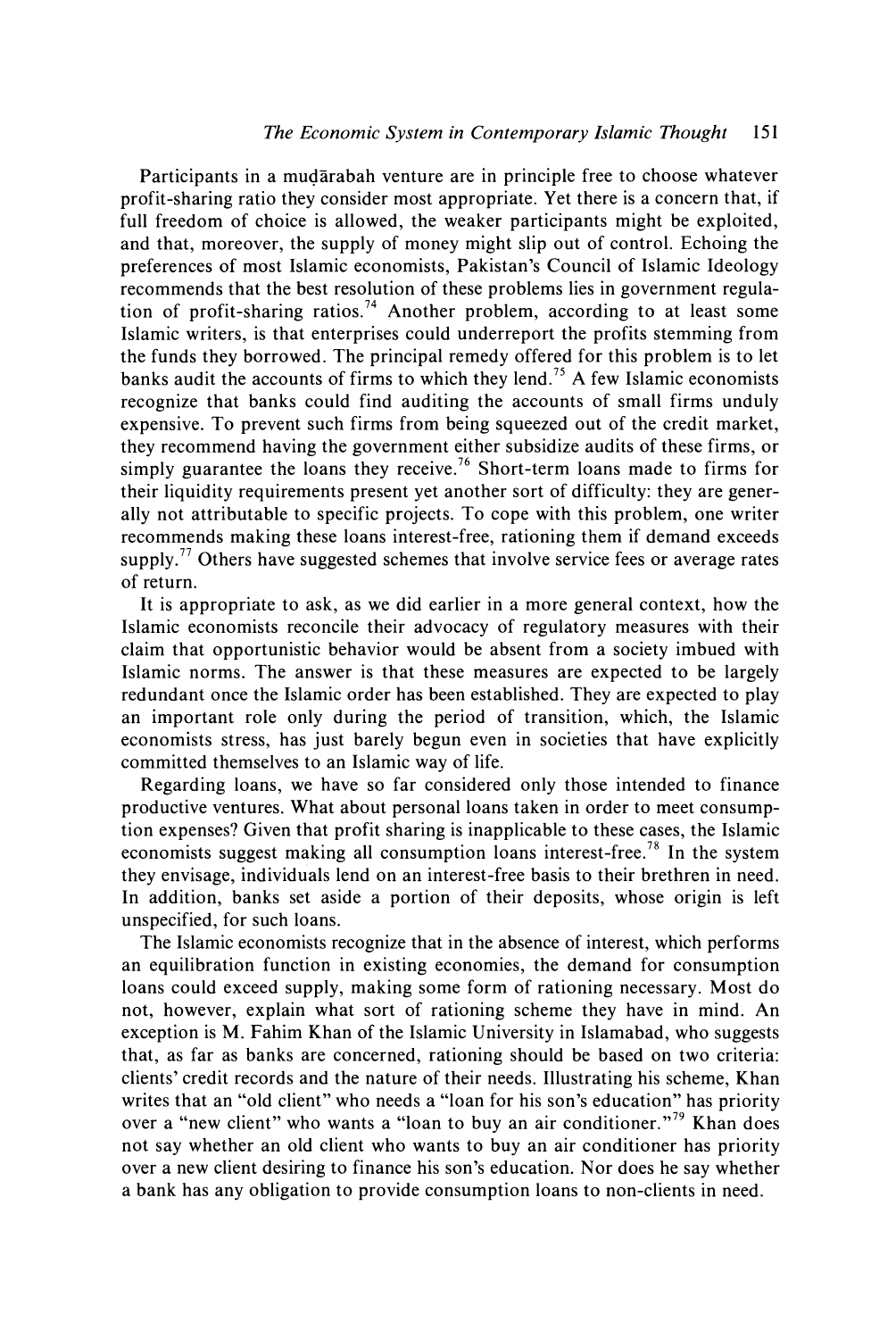**In any case, it is believed that rationing would be an uncommon occurrence in an Islamic society because the two institutions discussed in earlier sections would keep the demand for consumption loans under control. In the first place, everyone's demand would be curtailed by the Islamic norms that exhort them to shun "borrowings for lavish expenditure, artificial standard of living [and] conspicuous consumption."80 Second, people with the most urgent needs would receive assistance from zakat funds, and therefore would not need loans.** 

**Another problem that receives attention is the possibility that recipients of interest-free consumption loans would peddle their funds for interest on the black market. The temptation to do this would certainly be present, as very profitable firms that can obtain legal business loans only on a profit-sharing basis would prefer to borrow at an interest rate equal to the normal rate of return. The solution to this problem, as with many others, is sought in the Islamic norms. People, the argument goes, will no longer desire to do business on the basis of interest once their "false values" have been eradicated by Islamic training.81 A few writers hold that the behavioral norms are so crucial to the enforcement of a ban on interest that an immediate prohibition "would be just like constructing a huge university building without making any provision for teachers."82 But most favor the prohibition of all forms of interest without delay, in the belief that the use of interest can be reduced dramatically even if few members of society have been inculcated with Islam's value system.** 

**Regarding the treatment of interest-free loans under inflation, there is no consensus. Some writers consider full indexation to be the Islamically just**  approach.<sup>83</sup> But others say that indexation would violate the *shart* ah principle **requiring the same quantity to be returned as borrowed. Just as, they say, someone who borrows five bushels of wheat must return exactly five bushels even if the price of wheat has changed in the meantime, so too must the person who borrows \$100 return \$100 even under galloping inflation. Significantly, in its lengthy report on interest, the Council of Islamic Ideology takes no clear stand on the issue.84** 

#### **Critique**

**There are a number of flaws in the proposed alternatives to interest. It is true, however, that profit sharing constitutes a useful scheme. In many markets, and for various types of lenders, borrowers, savers, and investors, profit sharing is the preferred mechanism for allocating returns even when interest is a legally available option. This is supported by the fact that in many places, including the**  Arabian peninsula, profit sharing has been practiced since long before Islam.<sup>85</sup> In **contemporary societies, Muslim or non-Muslim, the practice takes a variety of forms, including money-market funds, industrial partnerships, and joint ownership of firms by workers.** 

**It hardly follows, though, that it is reasonable to make profit sharing the basis of all productive ventures. Replacing interest with profit sharing redistributes not just returns but also risks. And while some segments of society, such as diversified firms, are willing to bear certain risks, others are not. Consider the problem facing a handicapped octogenarian who relies on her savings for a living. By**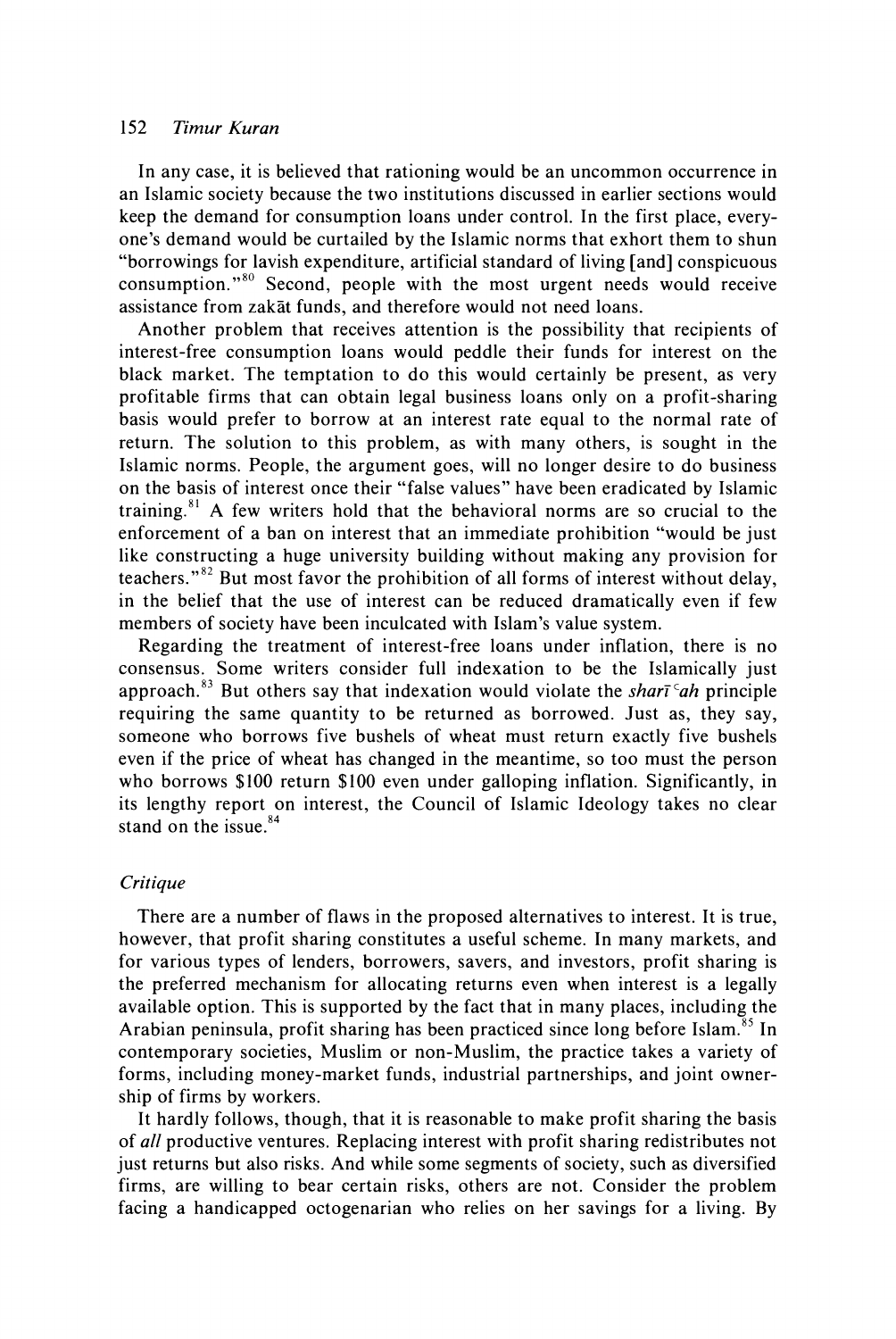**forcing her to open a mudarabah account instead of an interest-bearing account, the Islamic economists could make her bear risks that are borne better by others. She would, of course, possess the option of having the bank simply hold her**  funds, but this would deprive her of income.<sup>86</sup> This octogenarian's dilemmaincome or security—illustrates a general problem that would afflict borrowers **and lenders alike. People engaged in financial deals would be deprived of the right to allocate risks among themselves according to their relative willingness to bear risk.** 

**A second reason why interest may be preferable to profit sharing is that, by fixing borrowers' obligations, interest removes their incentives to behave opportunistically. Because of informational asymmetries between borrower and lender, these incentives are present both in depositor-bank and bank-firm partnerships. In each of these cases, the borrowing enterprise has full knowledge of its revenue and cost structure, whereas the lender can only form estimates. Given this unavoidable asymmetry, the borrower can understate its earnings and overstate its costs. Alternatively, it can deliberately let its costs soar by granting, say, inordinately high benefits to its employees. If this sort of opportunism does in fact arise, lenders might want to prenegotiate a lower bound on their returns, which would amount, in effect, to interest.** 

**Although they sense the possibilities of opportunism which exist under profit sharing, the Islamic writers do not regard interest as a legitimate solution. They suggest that the problem can be overcome partly by inculcating members of society with Islamic norms and partly by closely supervising borrowers' activities. The suggestion that opportunistic behavior can be controlled through Islamization is belied, however, by the experiences of the recently established Islamic banks, which I shall touch on later. As for the second component of the suggestion, it overlooks the fact that effective supervision can be extremely costly. Suppose, for the sake of illustration, that a bank lends to a firm operating at the forefront of electronics. The cost of supervision is apt to be very high, because this has to be done by specialists in the industry's latest technical developments. It is not correct that the bank's "keen business outlook and experience" can only make the firm's investments more healthy or that bank supervision would necessarily benefit "the march of economic progress."87 Banks, like all other enterprises, specialize in only certain areas of knowledge, and it may not always be economical for them to engage in detailed supervision of their customers' operations. In cases where supervision would be too costly, the bank, and by implication its depositors, might well wish to settle for a fixed return, even if by doing so they forego the upside earnings potential.** 

**All these problems of feasibility and efficiency aside, the logic behind the prohibition of interest raises doubts about the merits of predetermined wages, to which few Islamic economists object. Consider a firm operating in an uncertain environment. If this firm pays its employees according to a predetermined scale, all risks are borne by the shareholders: while workers would earn the same return on their efforts regardless of the firm's revenue, shareholders could either make or lose money. Clearly, then, it would be inconsistent to ban interest without also banning fixed wages. The very logic used to justify mudarabah would also require employees to share in the firm's risk.**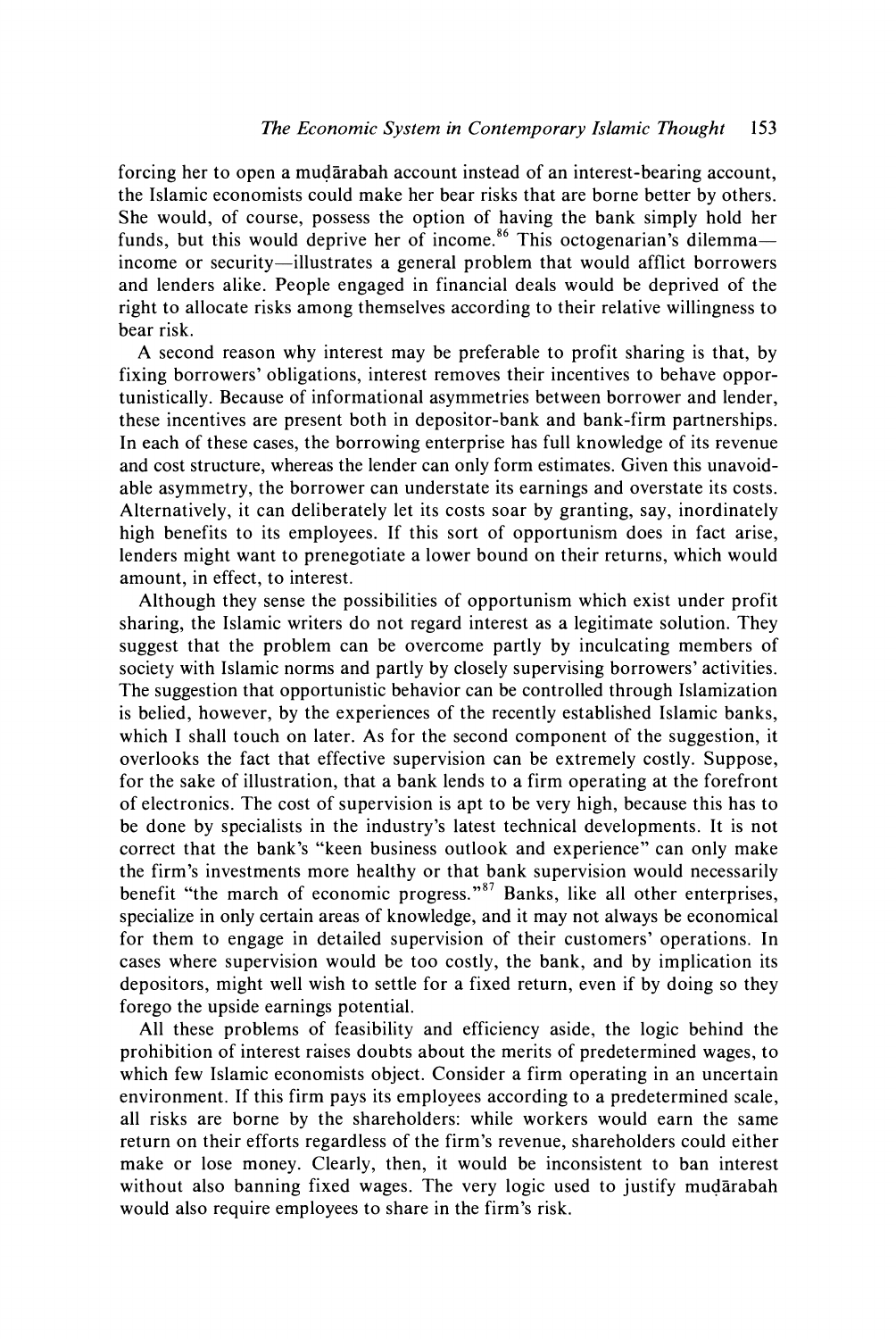**One of the few Islamic economists who detects the inconsistency in allowing fixed wages but not interest is Syed Aftab Ali of the Bureau of Statistics in Ottawa. In the belief that "the existing [capitalist] institutional framework...**  restricts the choice of risk-taking only to owners of capital,"<sup>88</sup> Ali suggests that **all workers receive wages tied to the profitability of their firms. The problem with Ali's proposal is that some workers prefer fixed wages even if they must accept a cut in their expected earnings to get them. From an efficiency standpoint, fixed wages are appropriate when employees are more risk-averse than the firm and have limited access to information about the firm's financial flows. In any case, a ban on fixed wages would be unenforceable.** 

**Regarding interest-free consumption loans, the Islamic argument is open to criticisms analogous to those related to profit sharing. It is quite reasonable to expect people to make such loans to relatives and close friends. In all societies, Muslim or non-Muslim, most people are usually willing to help those with whom they routinely associate, not only through interest-free consumption loans, but also in other manners, including outright donations. In a small community like an isolated village, this might mean that in his moment of need an individual receives assistance, which may take the form of interest-free loans, from a substantial fraction of the community. Interest-free loans to strangers constitute quite a different matter. There is no evidence that such loans have been sufficiently common in any large society to justify extensive reliance on them in the proposed Islamic society where each individual would be unknown to the vast majority of members.** 

**A question that has received insufficient attention in the literature concerns the possibility of excess demand for interest-free consumption loans. The Islamic economists' position on the matter has already been outlined: they argue that excess demand can be dealt with through rationing, but that in any case the problem would rarely arise, as Islamization would put a damper on demand. Aside from the unresolved issue of how rationing is to take place, there is the issue of whether those who are rationed can obtain loans from the countries where interest is legal. The Islamic writers do not consider this particular possibility, although some of them realize that there will exist outside opportunities to engage in interest-based transactions. Faridi would prevent Muslims from taking advantage of these opportunities by prohibiting capital mobility between**  interest-free and "interest-laden" societies.<sup>89</sup> His suggestion amounts, of course, **to a tacit acknowledgement of how futile it is to expect behavioral norms to keep members of an Islamic society from violating the injunction against interest.** 

# **Evidence from the Past**

**The Islamic economists' ultimate defense against these and other criticisms hinges on their interpretation of Islam's golden age. They believe that both interest-free consumption loans and profit-sharing ventures were common among the early Muslims, and that the system was not plagued by the problems I have described.** 

**Although they offer hardly any evidence in support of their claims, their basic interpretation is not implausible. Throughout history consumption loans have**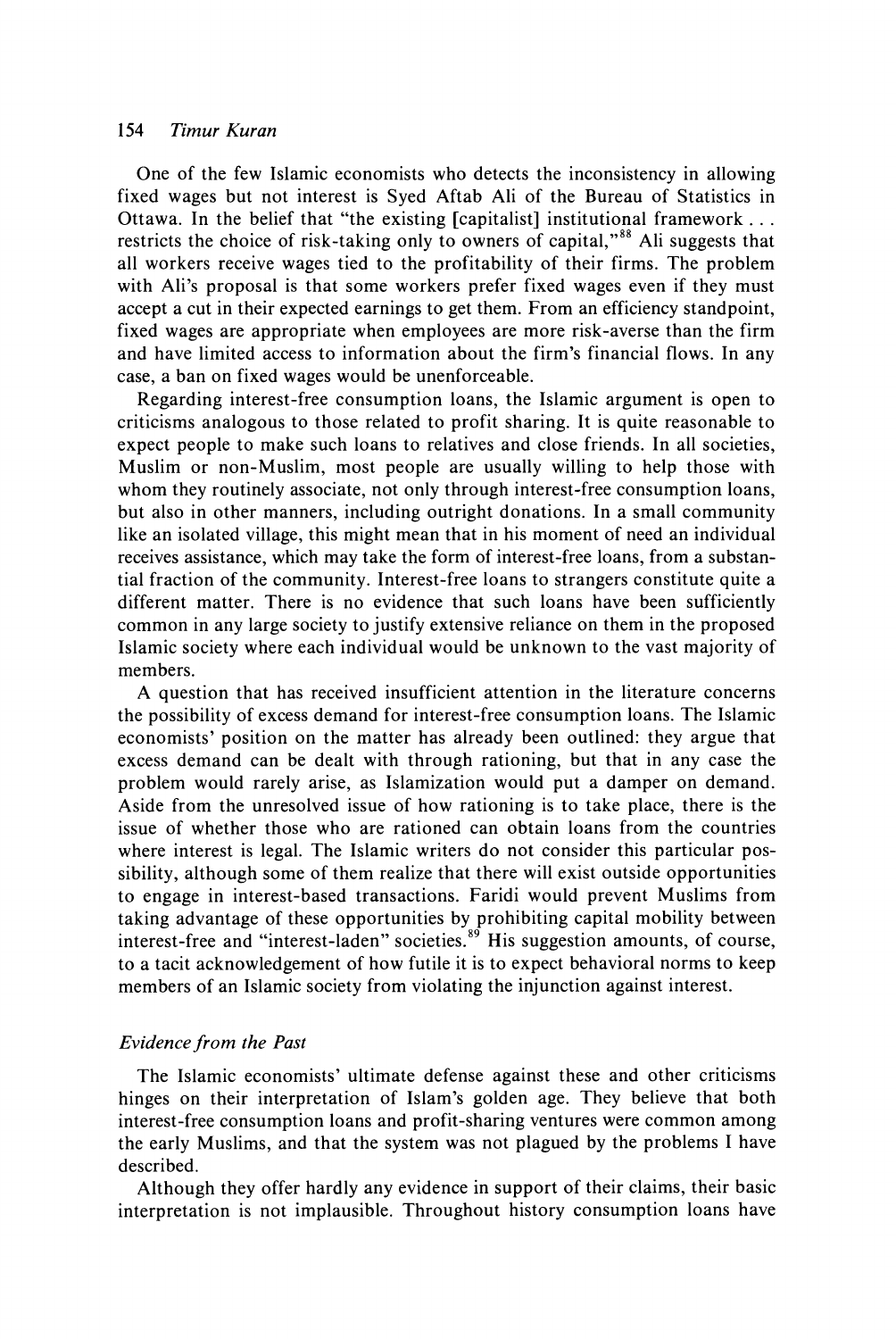**been interest-free in predominantly agricultural communities that are small, isolated, and operating at the brink of subsistence. In such communities, where technological and transactional considerations inhibit the establishment of a formal insurance system, an individual member's survival depends on others' assistance whenever his own production falls short of his subsistence needs. Assistance may take the form of outright charity or an interest-free loan; the loan must be interest-free because otherwise fraternal assistance would be turned into a business deal, thereby reducing individuals' sense of security. Thus, the rationale for the prohibition of interest is the protection of the community's viability.90 Not surprisingly, the ancient Jews abolished interest when they became an isolated tribe, and the medieval Christians put greatest emphasis on the biblical prohibition of usury in times of contracting population and shrinking agricultural output.9'** 

**As for profit sharing, conditions in the earliest Islamic community were undoubtedly conducive to its widespread use. In that community, everyone knew each other personally and by modern standards could assess the profitability of**  each other's economic activities rather well.<sup>92</sup> Therefore, both the motivation to **behave opportunistically and the possibilities for doing so must have been substantially more limited than they are in any modern economy.** 

**The real issue, however, is not whether interest-free loans and profit sharing were common in the early years of Islam, but whether interest-based financial deals were uncommon. A wealth of evidence gathered by Maxime Rodinson shows that especially after Islam's first few decades the Qur'anic prohibition of interest was routinely violated throughout the Muslim world, even by pious individuals.93 Violations occurred in the context of various ruses (hiyal) which were developed by Muslim jurists to circumvent the prohibition of interest while safeguarding the letter of the Qur'an. The following example illustrates a widely practiced ruse. Person A sells an object to person B for \$110, to be paid after a year, but promptly buys it back for \$100, payable immediately. While technically no interest payment is involved, this double transaction is equivalent to a single transaction in which A lends \$100 to B for one year at 10 percent interest. Evidently, people were exhibiting such a pressing need for borrowing and selling at interest that the jurists found it prudent to legitimize their roundabout methods.** 

**The fact that the prohibition of interest ceased to be observed on a general scale soon after Islam's birth is not surprising in view of the economic rationale I offered for it earlier. If it is indeed true that the prohibition serves an insurance function in small communities operating close to subsistence, one would expect its effectiveness to have progressively declined as the Islamic community grew and prospered. Just as the prohibition lost its appeal among Jews and Christians**  in times of territorial expansion and economic growth,<sup>94</sup> so too would Muslims **have deemphasized and reinterpreted it as the umma increased in size and wealth.** 

# **The Contemporary Experience with Islamic Banks**

**The Islamic economists' empirical defense of their claims concerning the desirability and feasibility of a ban on interest is not confined to a recitation of**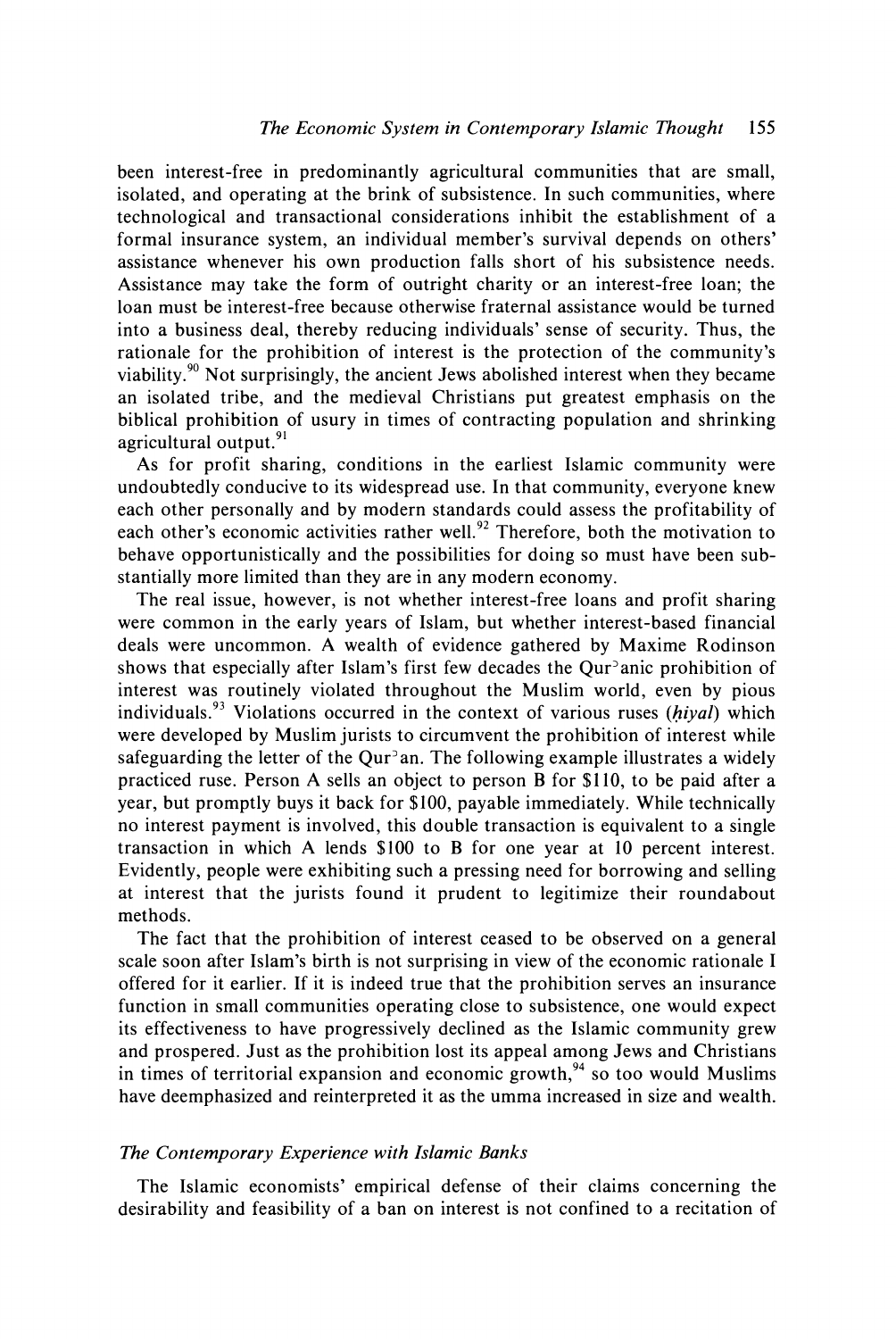**what they believe to be the early Islamic record. They draw additional support from the records of the Islamic banks recently established in Saudi Arabia, the Gulf Emirates, Egypt, Sudan, Jordan, and Pakistan, among other places. They point out that all of these banks have proved profitable even though they have been offering depositors a higher yield than their interest-paying rivals. Impartial investigators, including Ingo Karsten whose research was conducted under the auspices of the International Monetary Fund, have verified that the Islamic**  banks have been successful from the standpoint of both owners and clients.<sup>95</sup>

**But one must be cautious in interpreting the evidence. Before jumping to conclusions about the superiority of Islamic banking over traditional banking, one must consider that in the countries involved both the dividends of the Islamic banks and the interest rates offered by traditional banks are controlled by monetary authorities who may well be under special orders to enhance the attractiveness of the Islamic banks. While I know of no study concerning subsidies to Islamic banks, some evidence on the matter can be gleaned from comments made at the Islamabad conference on the Monetary and Fiscal Economics of**  Islam by Fouad Agabani of the Faisal Islamic Bank of Sudan.<sup>96</sup> According to **Agabani, not only are the Faisal Bank and its employees exempt from taxation, but the bank enjoys most-favored-enterprise status in all of its dealings with the government.** 

**Yet even if the Islamic banks did not enjoy such privileges, it would not be surprising that mudarabah accounts yield greater returns than interest-bearing accounts. Since mud arabah accounts are riskier, few people would be attracted to them unless they provided higher yields. But it does not follow that everyone would become better off if all banks were forced to offer only mudarabah accounts. Depositors with a strong preference for security, who currently choose to hold their savings in regular accounts in spite of the higher expected earnings of mudarabah accounts, would become worse off if forced to hold a risky portfolio.** 

**A related issue is whether the establishment of Islamic banks may, as some Islamic economists claim, have provided a stimulus to aggregate savings. While there exist no reliable data on the matter, the claim is certainly plausible. This is so because in countries where Islamic banks are in operation the stock market performs inadequately, and, because from the standpoint of the individual saverinvestor, mudarabah accounts serve the same function as stocks. The bulk of the individuals who have switched to Islamic banks are probably relatively less riskaverse savers who would, if the economy were more developed, be holding stocks. If this conjecture is correct, one can infer that the establishment of Islamic banks has stimulated savings by introducing a new financial service. This does not mean, however, that savings could be increased further by abolishing the traditional banking system, for, as noted earlier, the highly risk-averse customers of traditional banks may not feel comfortable with mudarabah.** 

**What about the other features that the Islamic economists say would characterize Islamic banking? None of the Islamic banks studied by Khan had ever provided an interest-free consumption loan.97 Another of his findings is that the banks are exhibiting a marked preference for investing in "projects which give**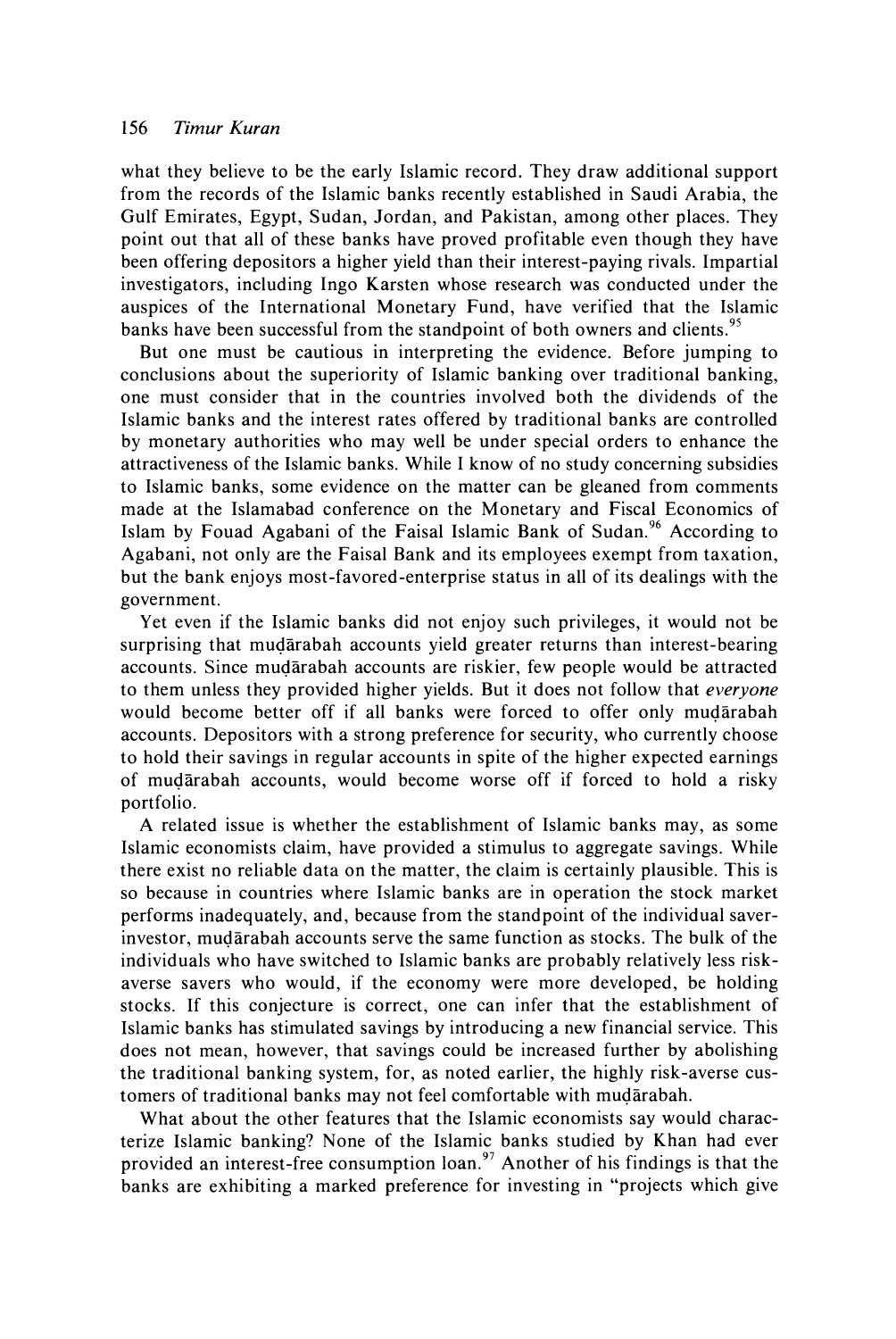**quick returns." One bank, the Kuwait Finance House, has invested almost exclusively in short-term commercial deals and in the notoriously speculative real estate market. This finding suggests that Islamic banks operate as personalprofit maximizers, not as social-welfare maximizers intent on upholding Islamic principles of justice. But Khan refrains from drawing this conclusion and attrib**utes his finding to the "the prevalent trend in local markets . . . "<sup>98</sup>

**It appears, moreover, that participants in profit-sharing ventures engage in many types of behavior that, we are told, should be absent in an Islamic setting. Agabani complains that some of the clients of his bank tend "to ignore the terms of [their] contracts. . ."; that they are "prone to hoarding"; and that they are "reluctant to liquidate [their] operations in the agreed time, . . . preferring to**  wait for 'golden chances' to sell at 'appropriate' periods."<sup>99</sup> The experiences of **the Faisal Bank suggest that Islamic banks are not immune to the problem of opportunism, which haunts non-Islamic banks in a multitude of contexts. Although it is too early to judge how serious the problem is, it is safe to say that, just like their non-Islamic counterparts, the Islamic banks will have to rely on the force of law to get their clients to abide by provisions of their contracts.** 

**We come at last to the most crucial question of all: whether Islamic banks are finding it practical to eliminate interest. Judging by the recent report of the Council of Islamic Ideology, they are not. Like the medieval jurists before them, contemporary Islamic economists are apparently being pressured by practitioners to legitimize a variety of practices that amount to interest in disguise. One of the practices accepted by the Council (on condition that it not be used indiscrimi**nately) is  $bay \in \mu$ <sup>2</sup> *ajjal*, which is intended for short-term loans to industrialists, **farmers, and traders. The Council illustrates bay' mu'ajjal through the following example involving a firm that needs to buy fertilizer on credit. "If the current cost of a bag of fertilizer to the bank is Rs. 50, the bank may sell it ... at Rs. 55 subject to actual payment of this price after an agreed period."100 If one assumes that the period in question is one year, this deal is technically indistinguishable from a one-year loan of Rs. 50 given at 10 percent interest.** 

**Another ruse approved by the Council is "financing on the basis of normal rate of return." Under this method a public agency estimates the normal rate of return in each industry, and banks then provide loans on condition that their returns from these loans not fall below the relevant normal rates. If this were all, the method would have to be viewed as involving unadulterated interest. It does contain, however, an additional proviso. If a borrower's actual profit turns out to be above the normal rate, it voluntarily transfers the difference to the bank. On the other hand, if the actual rate falls short of the normal rate, the firm may have its obligation reduced by convincing public officials that it has not cheated. The Council feels that this method does not violate Islamic principles. Yet it is wary that because of "existing moral standards," the practice might "degenerate into pure interest with the passage of time." It recommends, therefore, that the**  method be restricted to transactions involving small entrepreneurs.<sup>101</sup>

**Among other legitimate ways of getting around the prohibition of interest, the most ingenious one is called "time-multiple counter-loans." The Council uses the following example to illustrate this method. Person A wishes to borrow Rs. 100**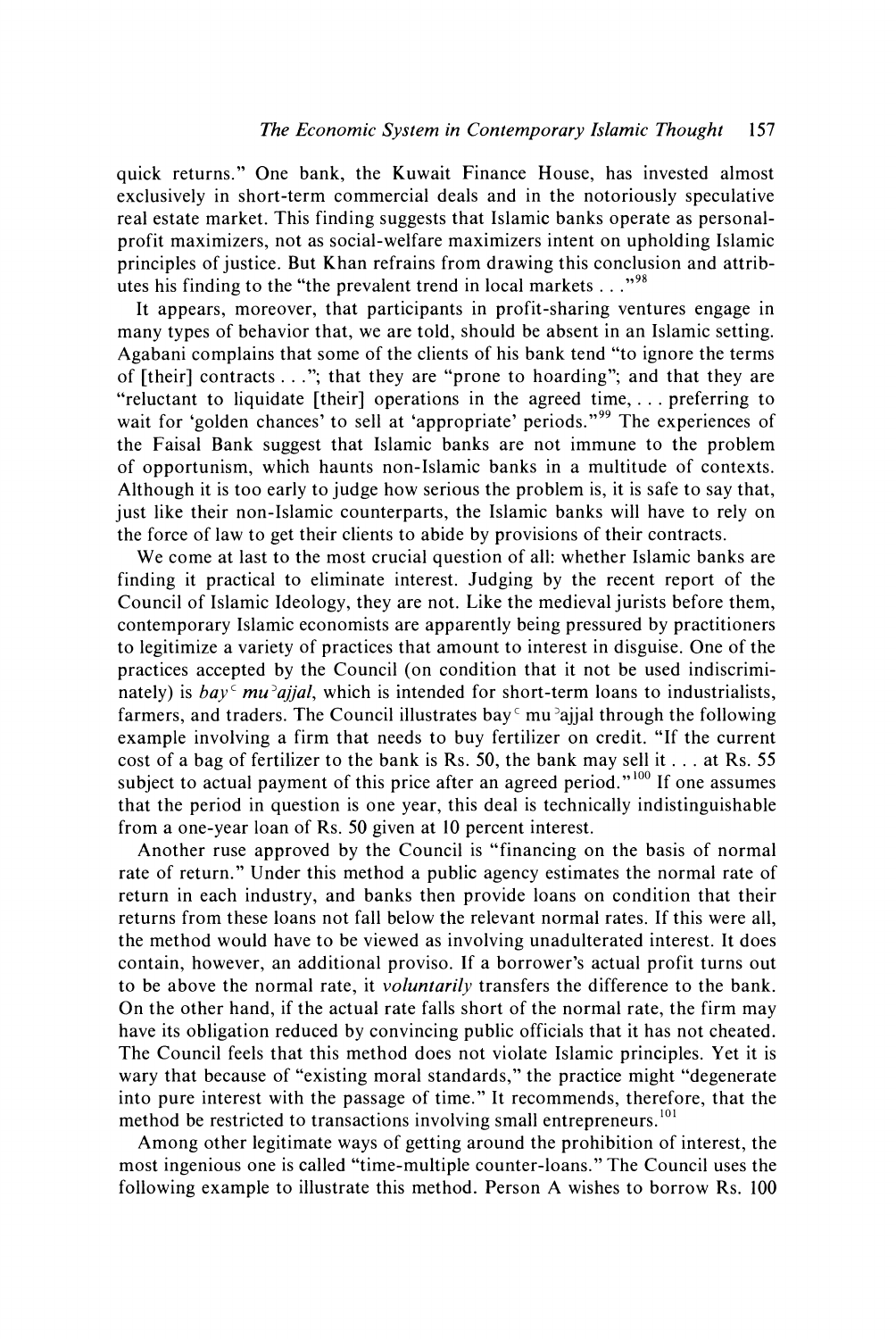**from bank B for three months. To get the loan, A agrees to maintain a deposit of Rs. 10 with B for 30 months. A repays Rs. 100 to B at the end of three months, and B repays Rs. 10 to A after having profited from the use of this sum for a full 30 months.102 This deal is technically free of interest, as it involves no fixed charge. But it is closer in spirit to interest than to profit sharing, since both A and B keep 100 percent of the profits generated by their borrowings.** 

**Given all this, it would be hard to argue that the Islamic banks are operating according to the ideals put forth by Islamic economists. Faced with realities of the marketplace, the banks seem to be finding it prudent to abandon profit**  sharing for interest—concealed, of course, in Islamic garb.

#### **CONCLUDING REMARKS**

**The foregoing discussion, which has scrutinized the three most fundamental features of the proposed Islamic system, raises serious questions about the claim that this framework provides a functional alternative to existing systems. The suggested behavioral norms are not only riddled with ambiguity, but also unlikely to enjoy widespread adherence in a large society. In practice, many of them would have to be treated as state-enforced laws. There is no way of ensuring, moreover, that state officials would behave in an Islamically "correct" manner. These criticisms are borne out by the fact that throughout most of the past fourteen centuries, members and officials of Muslim communities have had a tenuous link with Islam's behavioral norms, even when they have more or less agreed as to what these norms mean.** 

Another major feature of the envisaged system, zakāt, is essentially a redistribu**tion scheme resembling those already in operation all over world, except that it is far less comprehensive and rather regressive. The problems with the proposed zakat scheme stem largely from the Islamic economists' attachment to the particular rates and exemption limits set by the early Muslims. Since these rates and limits were generally expressed in kind, they would constitute an illogical taxation scheme in the contemporary world where relative prices differ enormously from those in seventh-century Arabia. Although a few writers have toyed with the idea of reforming the traditional scheme, they have yet to specify the nature of the reforms they favor.** 

**As for the prohibition of interest, it is effectively unenforceable in a large, heterogeneous society. While the mudarabah accounts, which are presented as an alternative to interest-bearing bank accounts, constitute a beneficial instrument in the absence of a well-functioning stock market, they do not obviate relatively risk-averse individuals' need to lend for interest. There is no reason to believe, moreover, that all banks would be content with lending to firms on a profitsharing basis, or that firms would necessarily desire to borrow on this basis. The problems are similar in the case of interest-free consumption loans: in a large society, people would not voluntarily make such loans except to personal acquaintances. Unless one can show that people's need to borrow and lend at interest would disappear with the establishment of an Islamic system, it is reasonable to expect interest to persist, if in thinly disguised form. This argument is supported by the fact that even within the existing Islamic banking system, no less than in**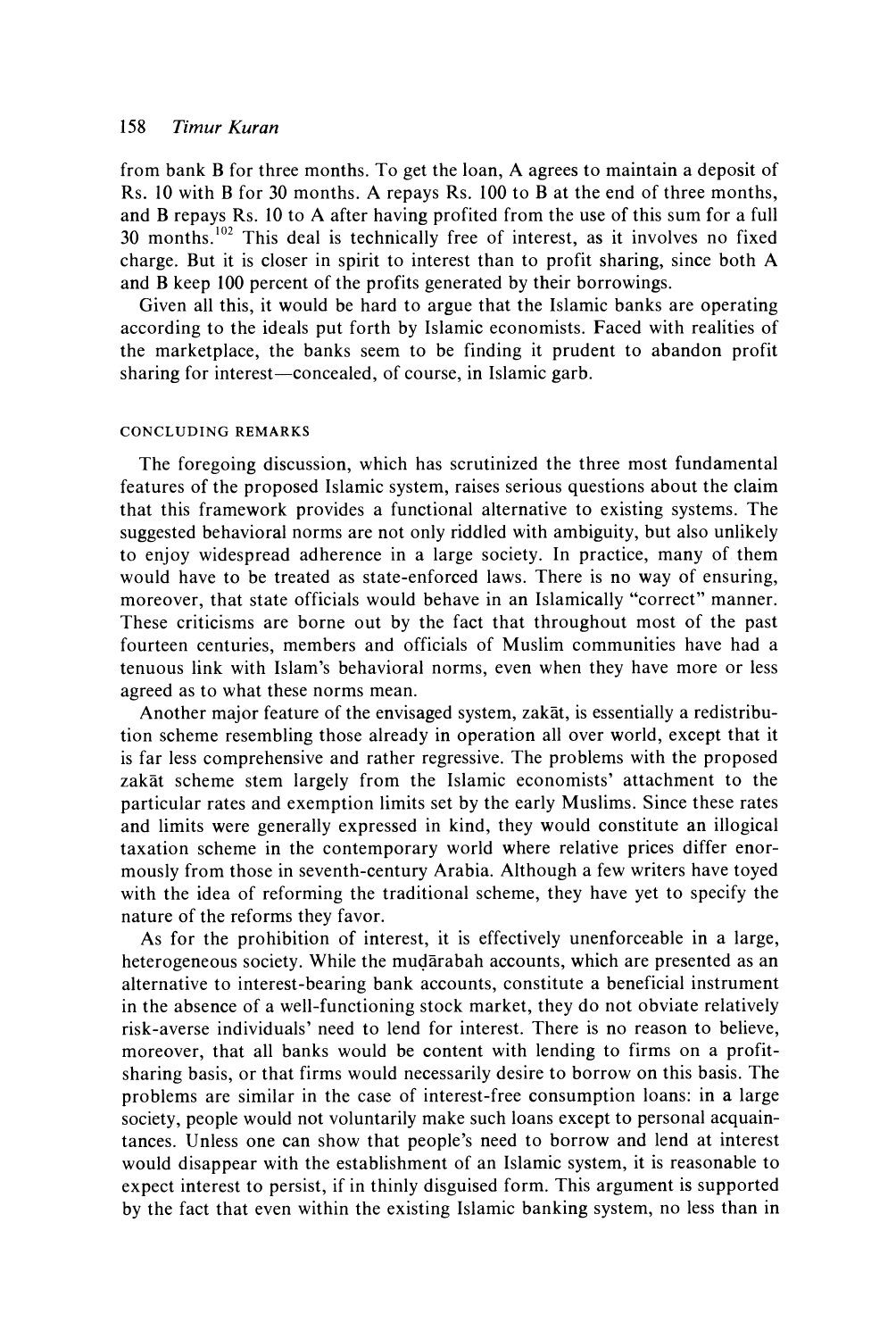**medieval financial circles, various indirect forms of interest have been legitimized.** 

**The unrealistic assumptions, contradictory proposals, and fallacious inferences that permeate the Islamic economists' writings can be traced to two basic methodological flaws. First of all, there is a serious tension between their professed desire to derive the entire blueprint of the Islamic economy from the Qur'an and the Sunna, and their realization that these sources do not offer a comprehensive economic framework. Indeed, the Qur'an is a book of moral principles that contains few specific injunctions, while the Sunna expresses the perceived institutional and normative ideals of the first few generations of Muslims that produced it.103 Neither one deals with the pressing economic issues of the present age, which could not have been imagined in the seventh century. It follows that, if a functional alternative to existing economic systems is to be developed, its intellectual foundations must either be created anew or be drawn from sources outside the Qur'an and the Sunna. Most Islamic writers are aware of this, but they are by and large unwilling to break away from the few specifics found in the traditional sources. And when they do break away from ancient specifications, they do not acknowledge this. We saw, for instance, how they have ratified several forms of interest while steadfastly maintaining that they are unconditionally opposed to it.** 

**The other major methodological flaw in Islamic economics is that it shuns confrontation with historical evidence. Among the documented facts that it has largely disregarded are that generalized altruism gave way to incessant factional struggles as soon as the Islamic community began to grow; that the community split into many discordant nations only a few decades after Muhammad's death; and that the spirit of the ban on interest was routinely violated throughout Islamic history. This flaw also shows up in the Islamic economists' interpretation of Islam's golden age. Ignoring evidence that even in Prophet Muhammad's time institutions were modified or abandoned as circumstances warranted, they maintain, in many contexts, that the institutional structure of the first Islamic economy emerged all at once and in unalterably perfect form. This interpretation, which forms the basis of the argument that the early Islamic institutions are suited to the modern world, is erroneous, as I have tried to show.** 

**There is, of course, much one can learn from the experiences of early Islamic society. One should not, however, expect to find the ideal institutions for a modern society embodied therein. The value of such study is, rather, the lesson that successful economic growth and development requires a measure of institutional flexibility.** 

**DEPARTMENT OF ECONOMICS UNIVERSITY OF SOUTHERN CALIFORNIA** 

#### **NOTES**

**Author's note: The earliest version of this paper was presented at the Fourth Conference on Major International Economic Issues, held in honor of Professor John Elliott at the University of Southern California on January 5-6, 1984. I am grateful to Nikki Keddie and Jeffrey Nugent for having given**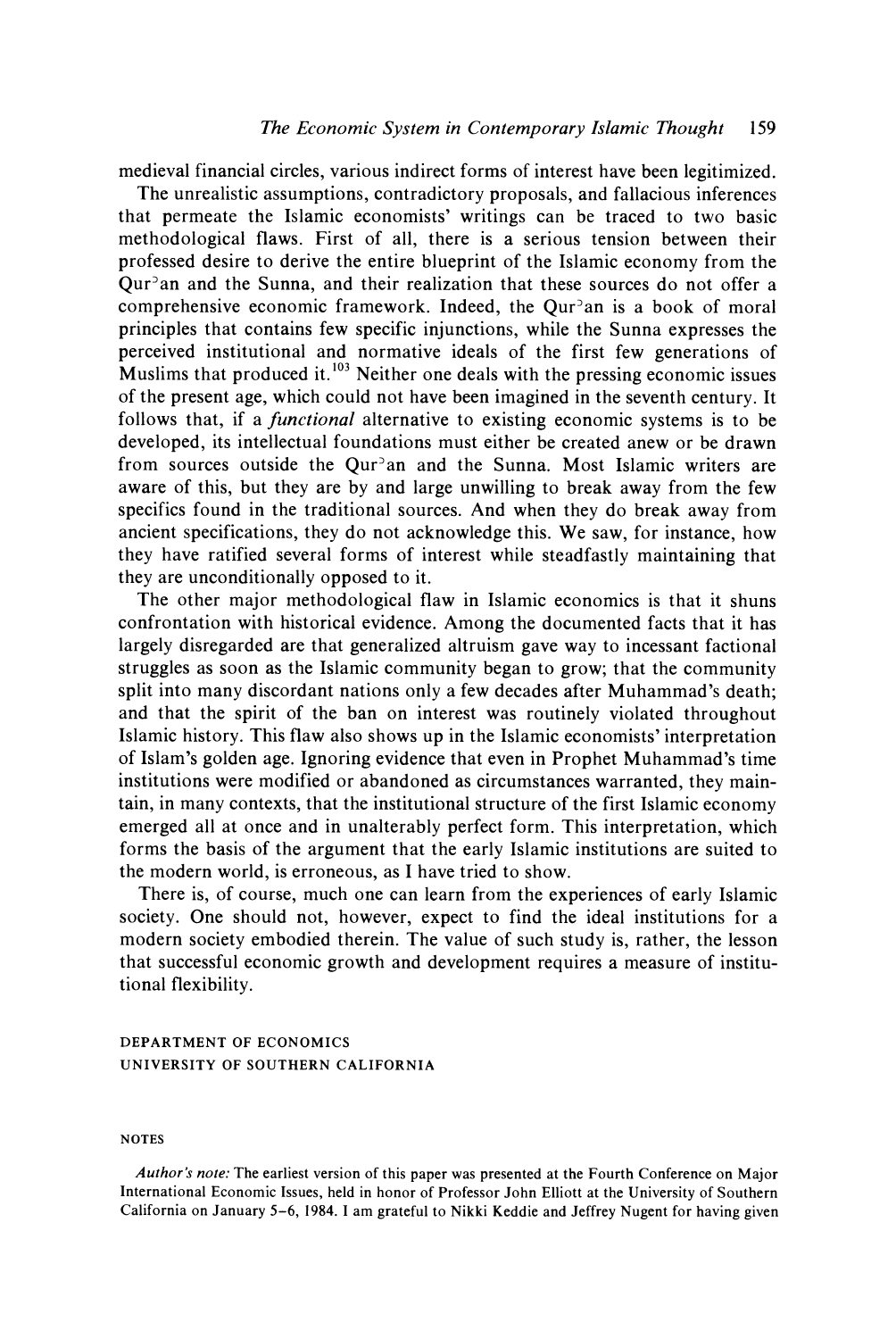**me the benefit of their thoughts on that version, and to the anonymous reader of IJMES and its editor for their suggestions that led to further improvements. An abbreviated version was presented at the Middle East Studies Association Conference held in San Francisco on November 28-December 1, 1984.** 

<sup>1</sup>For explicit statements to this effect, see F. R. Faridi, "Zakat and Fiscal Policy," in Khurshid **Ahmad, ed., Studies in Islamic Economics (Leicester: The Islamic Foundation, 1980), pp. 119-20; and Ziauddin Ahmed, Munawar Iqbal and M. Fahim Khan, eds., Fiscal Policy and Resource Allocation in Islam (Islamabad: Institute of Policy Studies, 1983), pp. 2-5.** 

<sup>2</sup>Afzal-ur-Rahman, *Economic Doctrines of Islam*, vol. 1 (Lahore: Islamic Publications, 1980), **p. 56. For a similar contention, see Muhammad Abdul-Rauf, "The Islamic Doctrine of Economics and Contemporary Economic Thought," in M. Novak, ed., Capitalism and Socialism: A Theological Inquiry (Washington, D. C.: American Enterprise Institute, 1979), p. 129.** 

**3The first half of the present section constitutes a brief summary of a paper, "Behavioral Norms in the Islamic Doctrine of Economics: A Critique," Journal of Economic Behavior and Organization, 4, 4 (December 1983), 353-379, in which I outlined in detail and critiqued these norms. The rest of this study concentrates on issues not covered in that earlier paper.** 

**4See, for example, Abdul-Rauf, "The Islamic Doctrine," pp. 134-40; Monzer Kahf, The Islamic Economy: Analytical Study of the Functioning of the Islamic Economic System (Plainfield, Indiana: Muslim Students' Association, 1978), ch. 4; and Mian M. Nazeer, The Islamic Economic System: A Few Highlights (Islamabad: Pakistan Institute of Development Economics, 1981), p. 18.** 

**5Such criteria are found in virtually all of the Islamic writings. For some examples, see Muhammad Nejatullah Siddiqi, The Economic Enterprise in Islam (Lahore: Islamic Publications, 1972), pp. 100-114; Ikram Azam, Pakistan and Islamic Economics (Lahore: Amir Publications, 1978), pp. 38-49; Muhammad Akram Khan, "Inflation and the Islamic Economy: A Closed Economy Model," in M. Ariff, ed., Monetary and Fiscal Economics of Islam (Jeddah: International Center for Research in Islamic Economics, 1982), pp. 245-248; and Syed N. H. Naqvi, Ethics and Economics: An Islamic Synthesis (Leicester: The Islamic Foundation, 1981).** 

**6While some writers are opposed to all forms of modern insurance, others find nothing wrong with insurance per se; they object only to profits derived from it. For an outline of the controversy, see Muhammad Nejatullah Siddiqi, Muslim Economic Thinking. A Survey of Contemporary Literature (Leicester: The Islamic Foundation, 1981), pp. 26-28; and Azam, Pakistan, ch. 6. Also prohibited, in the view of some scholars, are transactions in which the quantity is not numerically specified but the price is. Accordingly, an agreement to buy or sell a day's catch of fish at a price fixed in advance is in violation of Islam's normative system. See Anwar Iqbal Qureshi, Islam and the Theory of Interest (Lahore: Sh. Muhammad Ashraf, 1967), pp. 88-92.** 

**7M. Umar Chapra, "The Economic System of Islam," 4 parts, The Islamic Quarterly, 14 (1970), p. 152. See also Siddiqi, The Economic Enterprise, pp.15-22; and Kahf, The Islamic Economy, ch. 2.** 

**8See Abdul-Rauf, "The Islamic Doctrine," p. 146; and Khan, "Inflation," pp. 242-245.** 

**9Chapra, "The Economic System," p. 153.** 

<sup>10</sup>Nazeer, *The Islamic Economic System*, p. 16.

<sup>11</sup>See Reuven Brenner, *History—The Human Gamble* (Chicago: University of Chicago Press, **1983), ch. 2; and David Collard, Altruism and Economy: A Study in Non-Selfish Economics (New York: Oxford University Press, 1978).** 

<sup>12</sup>For a detailed argument along these lines, see Oliver E. Williamson, *Markets and Hierarchies* **(New York: Free Press, 1975).** 

**13S. Waqar Ahmed Husaini, Islamic Environmental Systems Engineering (London: Macmillan, 1980), pp. 113-114.** 

<sup>14</sup>See Mancur Olson, *The Logic of Collective Action* (Cambridge: Harvard University Press, 1965); **and Russell Hardin, Collective Action (Baltimore: Johns Hopkins University Press, 1982).** 

<sup>15</sup>Inamul Haq, *Principles and Philosophy of Democratic Socialism in Islam* (Karachi: By the **author, 1966), p. 2. See also Muhammad Muslehuddin, Economics and Islam (Lahore: Islamic Publications, 1974), pp. 88-90; Syed N. H. Naqvi, Individual Freedom, Social Welfare and Islamic Economic Order (Islamabad: Pakistan Institute of Development Economics, 1981), pp. 9 and 25; and Afzal-ur-Rahman, Economic Doctrines, vol. 1, p. 42.** 

**16As quoted by Hamid Enayat, Modern Islamic Political Thought (Austin: University of Texas Press, 1982), p. 64.**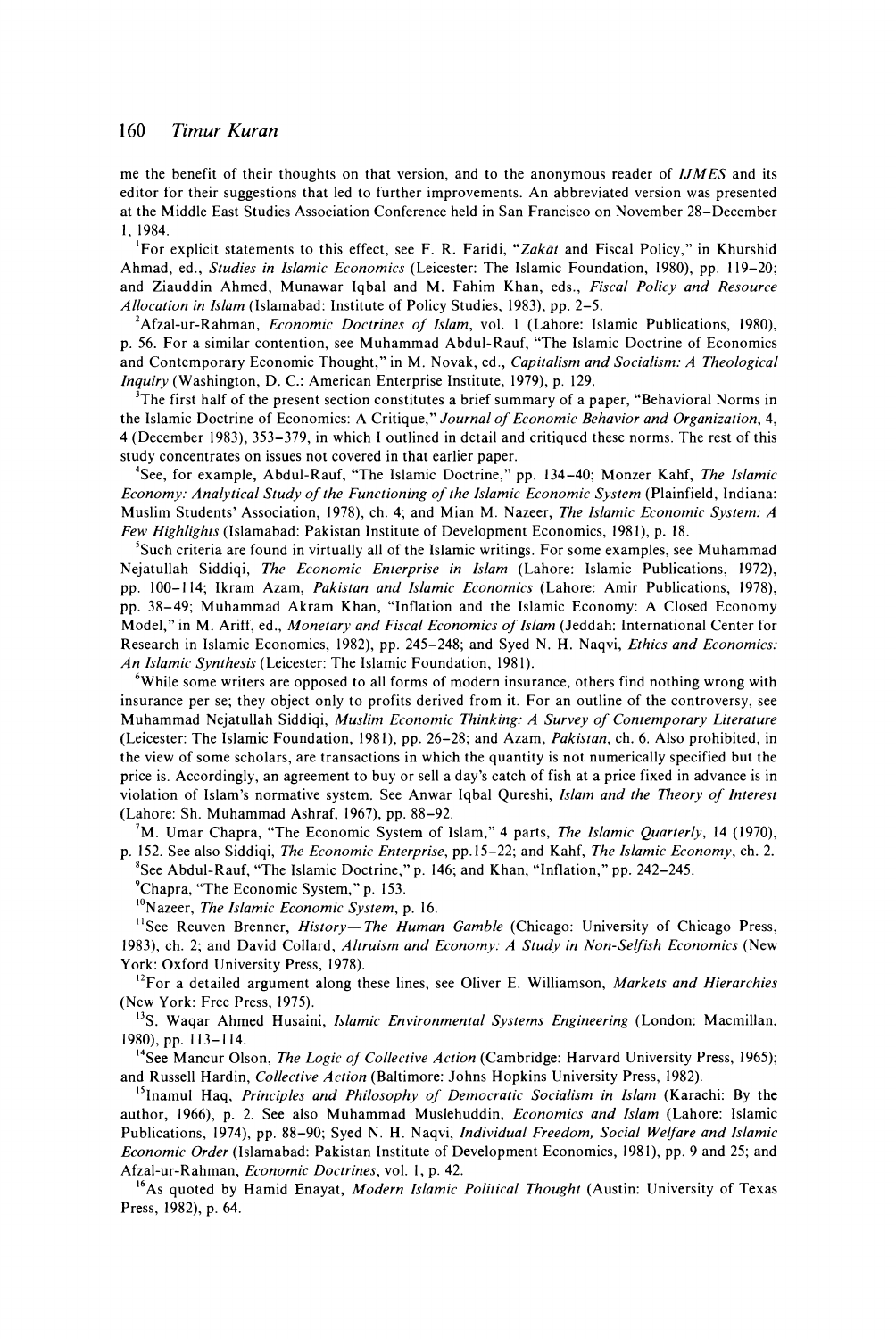<sup>17</sup>See, for instance, Abdul-Rauf, "The Islamic Doctrine," pp. 136–137; and Siddiqi, Muslim **Economic Thinking, p. 13.** 

**'8In Economic Doctrines, for instance, Afzal-ur-Rahman ascribes many major duties to the state although elsewhere in the same trilogy he opposes an interventionist state.** 

<sup>19</sup>Husaini, *Islamic Environmental Systems*, p. 93. On this point and the other three, see also **Muhammad Nejatullah Siddiqi, Some Aspects of the Islamic Economy (Lahore: Islamic Publications, 1978), esp. pp. 61-73; Chapra, "The Economic System," pp. 238-239; Muslehuddin, Economics and Islam, ch. 3; and Husaini, Islamic Environmental Systems, ch. 5.** 

**20Siddiqi, Some Aspects of the Islamic Economy, p. 72.** 

**2'The free-rider problem, on the other hand, is less pronounced for a state official than for the average citizen, because the former can perceptibly influence the welfare of society through his actions.** 

<sup>22</sup>See Anthony Downs, An Economic Theory of Democracy (New York: Harper, 1957), **chs. 11-14.** 

<sup>23</sup> Azam, *Pakistan*, p. 97. The author attributes this passage to a book published in 1952 by S. A. **Siddiqi.** 

<sup>24</sup>See, for instance, Husaini, *Islamic Environmental Systems*, chs. 2 and 5. Strictly speaking, this **entire period is an object of affection and reverence for the Sunnis but not the Shi'is. The latter, who regard the first three caliphs as impostors, believe that apart from Prophet Muhammad's lifetime, the**  Islamic social order has existed only during the short caliphate of <sup>c</sup>Alī.

<sup>25</sup>Maxime Rodinson, *Islam and Capitalism* (New York: Pantheon, 1973), ch. 3, provides a wealth **of evidence on economic practices in early Islam. On communal disunity and the role of the state in enforcing the norms, see Marshall G. S. Hodgson, The Venture of Islam, vol. 1 (Chicago: University of Chicago Press, 1974), ch. 3; M. A. Shaban, Islamic History A.D. 600-750 (A.H. 132) (Cambridge University Press, 1971); and Montgomery W. Watt, Islam and the Integration of Society (Evanston: Northwestern University Press, 1961).** 

**26Hodgson, The Venture of Islam, vol. 1, pp. 167-172.** 

<sup>27</sup>Salih Tuğ, *İslam Vergi Hukukunun Ortaya Çıkışı* (Ankara: Ankara Üniversitesi İlahiyat Fakültesi **Yayinlari, 1963), p. 29.** 

<sup>28</sup>For evidence of these and other coercive practices, see Montgomery W. Watt, *Muhammad at* **Medina (Oxford: Oxford University Press, 1956), chs. 5-9; Maxime Rodinson, Muhammad (New York: Pantheon, 1980); and Hodgson, The Venture of Islam, vol. 1, pp. 146-230.** 

**29See, for instance, Daniel Lerner, The Passing of Traditional Society: Modernizing the Middle East (New .York: Free Press, 1958); and S. N. Eisenstadt, "Convergence and Divergence of Modern and Modernizing Societies: Indications from the Analysis of the Structuring of Social Hierarchies in Middle Eastern Societies," International Journal of Middle East Studies, 8, 1 (January 1977), 1-27.** 

<sup>30</sup>See Khurshid Ahmad, ed., Studies, p. 353.

<sup>31</sup> Detailed commentaries on zakāt are given by Afzal-ur-Rahman, *Economic Doctrines of Islam*, **vol. 3 (Lahore: Islamic Publications, 1976), chs. 14-18; Shaikh Mahmud Ahmad, Economics of Islam, 2nd. ed. (Lahore: Sh. Muhammad Ashraf, 1952), ch. 4; and Mohammad Abdul Mannan, Islamic Economics: Theory and Practice (Lahore: Sh. Muhammad Ashraf, 1970), pp. 284-302. For a brief survey, see Siddiqi, Muslim Economic Thinking, pp. 22-25. Recent expositions include**  Z. Ahmed et al., eds., Fiscal Policy, chs. 1-4; and Faridi, "Zakāt."

<sup>32</sup>S. M. Ahmad, *Economics of Islam*, p. 91. See also Afzal-ur-Rahman, *Economic Doctrines*, vol. 3, **pp. 218-224.** 

**"Ibid., p. 206.** 

**34S. M. Ahmad, Economics of Islam, p. 90; and Afzal-ur-Rahman, Economic Doctrines, vol. 3, pp. 206-207.** 

**"Ibid., p. 205; and Azam, Pakistan, p. 100.** 

**36Afzal-ur-Rahman, Economic Doctrines, vol. 3, p. 217.** 

**37S. M. Ahmad, Economics of Islam, p. 89; and Afzal-ur-Rahman, Economic Doctrines, vol. 3, pp. 225-226.** 

<sup>38</sup> See Abdin Ahmed Salama, "Fiscal Analysis of Zakāh with Special Reference to Saudi Arabia's **Experience in Zakah," in Ariff, ed., Monetary and Fiscal Economics, p. 344.** 

**39See Afzal-ur-Rahman, Economic Doctrines, vol. 3, ch. 16.** 

**40Ibid., p. 243.**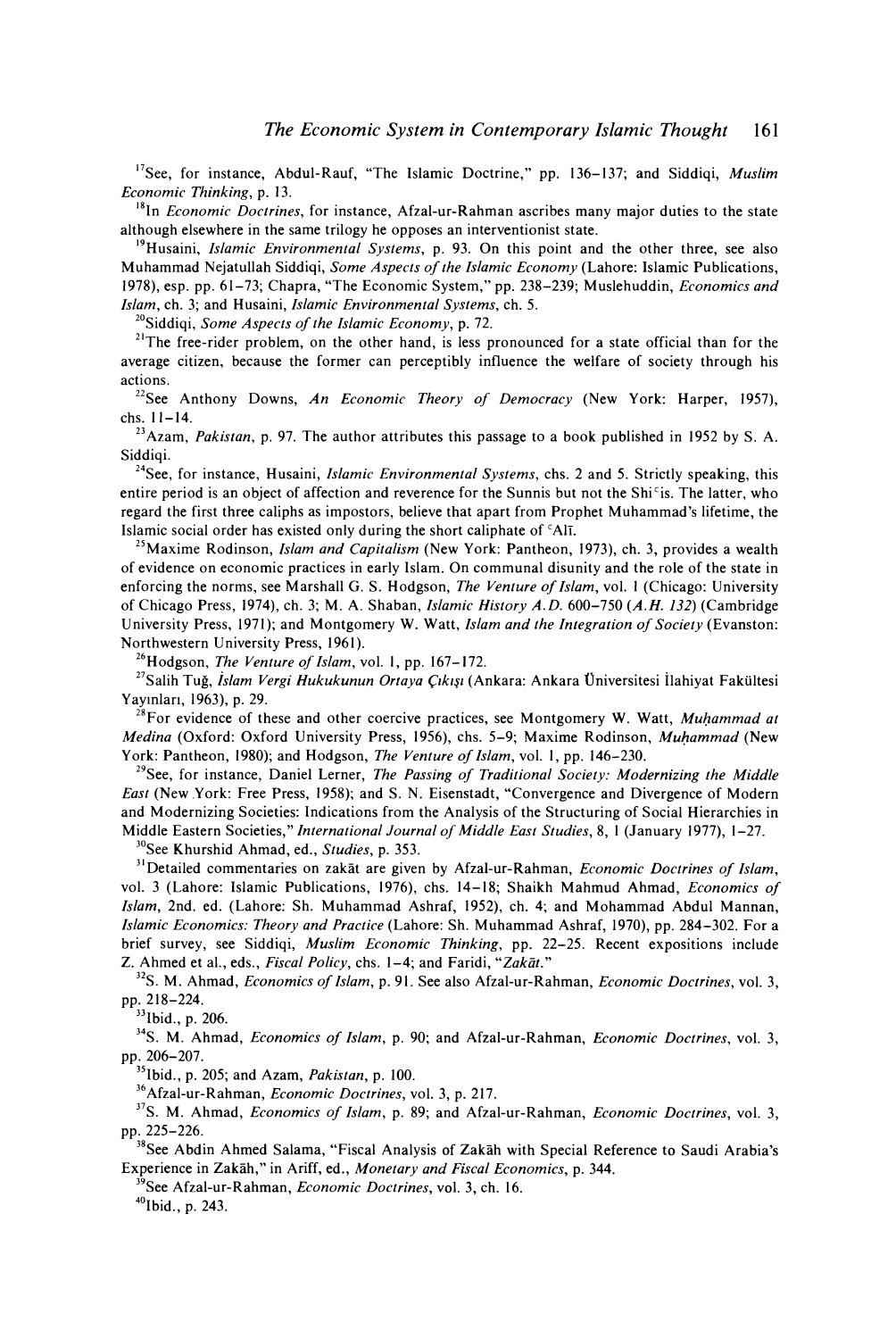**4'See Mannan, Islamic Economics, pp. 298-301; Afzal-ur-Rahman, Economic Doctrines, vol. 3, pp. 198-203 and 250-252; and Muslehuddin, Economics and Islam, p. 80.** 

**42Afzal-ur-Rahman, Economic Doctrines, vol. 3, pp. 248-250; and M. M. Metwally, "Fiscal Policy in an Islamic Economy," in Z. Ahmed et al., eds., Fiscal Policy, p. 64.** 

**43Afzal-ur-Rahman, Economic Doctrines, vol. 3, p. 246.** 

**44S. M. Ahmad, Economics of Islam, p. 78.** 

**45Mannan, Islamic Economics, p. 296.** 

**46Abdool Aziz Shaik, one of the few Islamic economists who is at once an ardent advocate of zakat and a critic of using the traditional exemption limits today, notes that the nisab for cows is 5 times higher than that for goats. Shaik's calculations, which are based on current South African prices, also show that the nisab for goats is, in turn, 12 times higher than that for silver. See his "Concept of Zakah: A Survey of Qur'anic Texts and their Explanations in Shariah and Contemporary Economics," in M. Raqibuz Zaman, ed., Some Aspects of the Economics of Zakah (Gary, Indiana: Association of Muslim Social Scientists, 1981), p. 28.** 

**47Ismail Muhd Salleh and Rogayah Ngah, "Distribution of the Zakat Burden on Padi Producers in Malaysia," in Zaman, ed., Some Aspects, pp. 80-153.** 

**48Salama, "Fiscal Analysis," sect. 3.** 

**49Ibid., Tables 1 and 6.** 

**50Ibid., p. 354.** 

**5Ibid., pp. 361-362.** 

<sup>52</sup>See Shaik, "Concept of Zakah," p. 26; and Tuğ, İslam Vergi Hukuku, p. 56.

**53See Nicholas P. Aghnides, Mohammedan Theories of Finance (Lahore: Premier Book House, 1961), pp. 236-239.** 

**54On these differences, see ibid., esp. pp. 181-273.** 

**55Mannan, Islamic Economics, p. 293.** 

**56Husaini, Islamic Environmental Systems, pp. 134-139.** 

**57Salama, "Fiscal Analysis," pp. 364 and 342.** 

**58See F. R. Faridi, "A Theory of Fiscal Policy in an Islamic State," in Z. Ahmed et al., eds., Fiscal Policy, pp. 27-45.** 

**59Afzal-ur-Rahman, Economic Doctrines, vol. 3, pp. 197 and 223.** 

**60See Tug, Islam Vergi Hukuku, pp. 16-82.** 

**61See Muslehuddin, Economics and Islam, pp. 76-77.** 

**62For a general survey of the Islamic position on interest, see Muhammad Nejatullah Siddiqi, "Islamic Approaches to Money, Banking and Monetary Policy: A Review," in Ariff, ed., Monetary and Fiscal Economics, pp. 25-39. Detailed expositions are contained in the proceedings of the recent seminars on the Monetary and Fiscal Economics of Islam: Ziauddin Ahmed, Munawar Iqbal and M. Fahim Khan, eds., Money and Banking in Islam (Jeddah: International Center for Research in Islamic Economics, 1983); and Ariff, ed., Monetary and Fiscal Economics. Other contributions include Qureshi, Islam and Interest; Afzal-ur-Rahman, Economic Doctrines, vol. 3, chs. 1-13; Mannan, Islamic Economics, pp. 157-176 and ch. 9; S. M. Yusuf, Economic Justice in Islam (Lahore: Sh. Muhammad Ashraf, 1971), ch. 6; and Muhammad Samiullah, "Prohibition of Riba (Interest) & Insurance in the Light of Islam," Islamic Studies, 21, 2 (Summer 1982), 53-76. For critical reviews of this literature, see Ingo Karsten, "Islam and Financial Intermediation," International Monetary Fund Staff Papers, 29, 1 (March 1982), 108-142; and Siddieq M. Noorzoy, "Islamic Laws on Riba (Interest) and their Economic Implications," International Journal of Middle East Studies, 14, 1 (February 1982), 3-17.** 

**63Fazlur Rahman, "Riba and Interest," Islamic Studies, 3, 1 (March 1964), 1-43.** 

**64Yusuf, Economic Justice, p. 86. See also Afzal-ur-Rahman, Economic Doctrines, vol. 3, pp. 59-60.** 

**65See Siddiqi, Some Aspects, pp. 91-92; and S. M. Ahmad, Economics of Islam, p. 41.** 

**66Siddiqi, Muslim Economic Thinking, p. 63. See also Afzal-ur-Rahman, Economic Doctrines, vol. 3, pp. 57-61.** 

**67Ibid., p. 55.** 

**68Samiullah, "Prohibition of Riba," p. 54. See also S. M. Ahmad, Economics of Islam, p. 41.** 

**69See Siddiqi, Muslim Economic Thinking, p. 63; and Qureshi, Islam and Interest, p. 47.**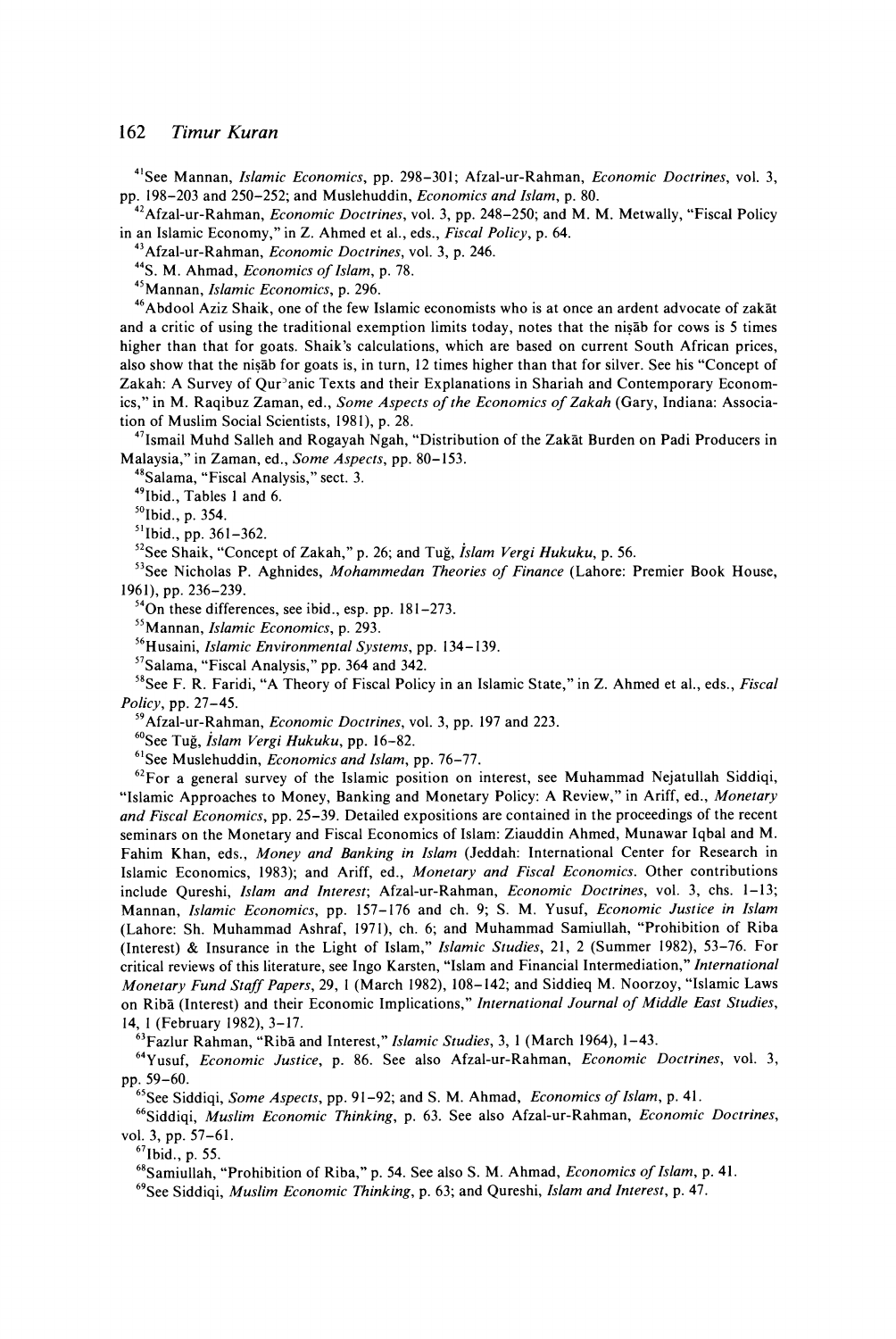**70S. M. Ahmad, Economics of Islam, p. 28. See also Azam, Pakistan, p. 76; and Afzal-ur-Rahman, Economic Doctrines, vol. 3, pp. 57-58.** 

**71Syed N. H. Naqvi, "Interest Rate and Intertemporal Allocative Efficiency in an Islamic Economy," in Ariff, ed., Monetary and Fiscal Economics, pp. 75-95.** 

**72See, in particular, Muhammad Anas Zarqa's comments in Ariff, ed., Monetary and Fiscal Economics, pp. 98-106.** 

**73For detailed accounts of profit sharing in the Islamic system, see Muhammad Nejatullah Siddiqi, Banking Without Interest (Lahore: Islamic Publications, 1980); Mannan, Islamic Economics, pp. 221-231; and Mahmud Abu Saud, "Money, Interest and Qirad," in K. Ahmad, ed., Studies, pp. 59-84.** 

**74See Council of Islamic Ideology, "Elimination of Interest from the Economy," in Z. Ahmed et al., eds., Money and Banking, esp. p. 122. Another defense of state regulation is put forth by Muhammad Nejatullah Siddiqi, "Economics of Profit-Sharing," in Z. Ahmed et al., eds., Fiscal Policy, pp. 163-185.** 

<sup>75</sup> See Council of Islamic Ideology, "Elimination," pp. 125–126.

**76See, for instance, M. Umar Chapra, "Monetary Policy in an Islamic Economy," in Z. Ahmed et al., eds., Money and Banking, p. 42.** 

**77Siddiqi, Banking Without Interest, ch. 4.** 

<sup>78</sup>See Council of Islamic Ideology, "Elimination," p. 112; and Mannan, *Islamic Economics*, **pp. 224-225.** 

**79M. Fahim Khan, "Islamic Banking as Practised Now in the World," in Z. Ahmed et al., Money and Banking, p. 267.** 

**80Council of Islamic Ideology, "Elimination," p. 145.** 

**81Ibid., p. 106.** 

**82Mannan, Islamic Economics, p. 166.** 

**83See, for instance, Munawar Iqbal's comments in Z. Ahmed et al., eds., Money and Banking, pp. 52-57.** 

**84See Council of Islamic Ideology, "Elimination," pp. 115-116.** 

<sup>85</sup>See Abraham L. Udovitch, *Partnership and Profit in Medieval Islam* (Princeton: Princeton **University Press, 1970), p. 8. For some evidence from Bahrain, see Samar K. Datta and Jeffrey B. Nugent, "Bahrain's Pearling Industry: How It Was, Why It Was That Way, and Its Implications," in Nugent and Theodore H. Thomas, eds., Bahrain and the Gulf: Past Perspectives and Alternative Futures (New York: Macmillan, 1985), pp. 25-41.** 

**86A side issue here is that this would keep her funds idle, a practice the Islamic economists condemn in other contexts as "hoarding". They seem to overlook the fact that some of the Prophet's closest companions, among them cA'isha and 'Umar, invested money left in their safekeeping in profit-sharing ventures. On this last point, see Udovitch, Partnership, p. 173.** 

**87Mannan, Islamic Economics, p. 229. The same argument is made by Siddiqi, Banking Without Interest, ch. 2.** 

**88Syed Aftab Ali, "Risk-Bearing and Profit-Sharing in an Islamic Framework: Some Allocational Considerations," in Z. Ahmed et al., eds., Fiscal Policy, p. 265.** 

<sup>9</sup> Faridi, "Zakāt and Fiscal Policy," p. 120.

**90An illuminating discussion concerning the prohibition interest in primitive societies is presented by Richard A. Posner, "A Theory of Primitive Society with Special Reference to Law," Journal of Law and Economics, 23 (April 1980), 1-53.** 

**91For a detailed exposition of the ban's appearance and decline in Judaism and Christianity, see Brenner, History, ch. 3. See also Benjamin Nelson, The Idea of Usury: From Tribal Brotherhood to Universal Otherhood, enlarged 2nd ed. (Chicago: University of Chicago Press, 1969; first ed. 1949).** 

<sup>92</sup>This is not to say that these activities involved no risks. Long-distance trading could be very **hazardous. What made profit sharing possible even in this instance was that it was relatively difficult**  to conceal the resulting income. See M. J. Kister, "Mecca and Tamim (Aspects of their Relations)," **Journal of the Economic and Social History of the Orient, 8 (November 1965), 113-163.** 

**93See Rodinson, Islam and Capitalism, esp. ch. 3.** 

**94See Brenner, History, ch. 3.** 

**95See Karsten, "Islam and Financial Intermediation."**